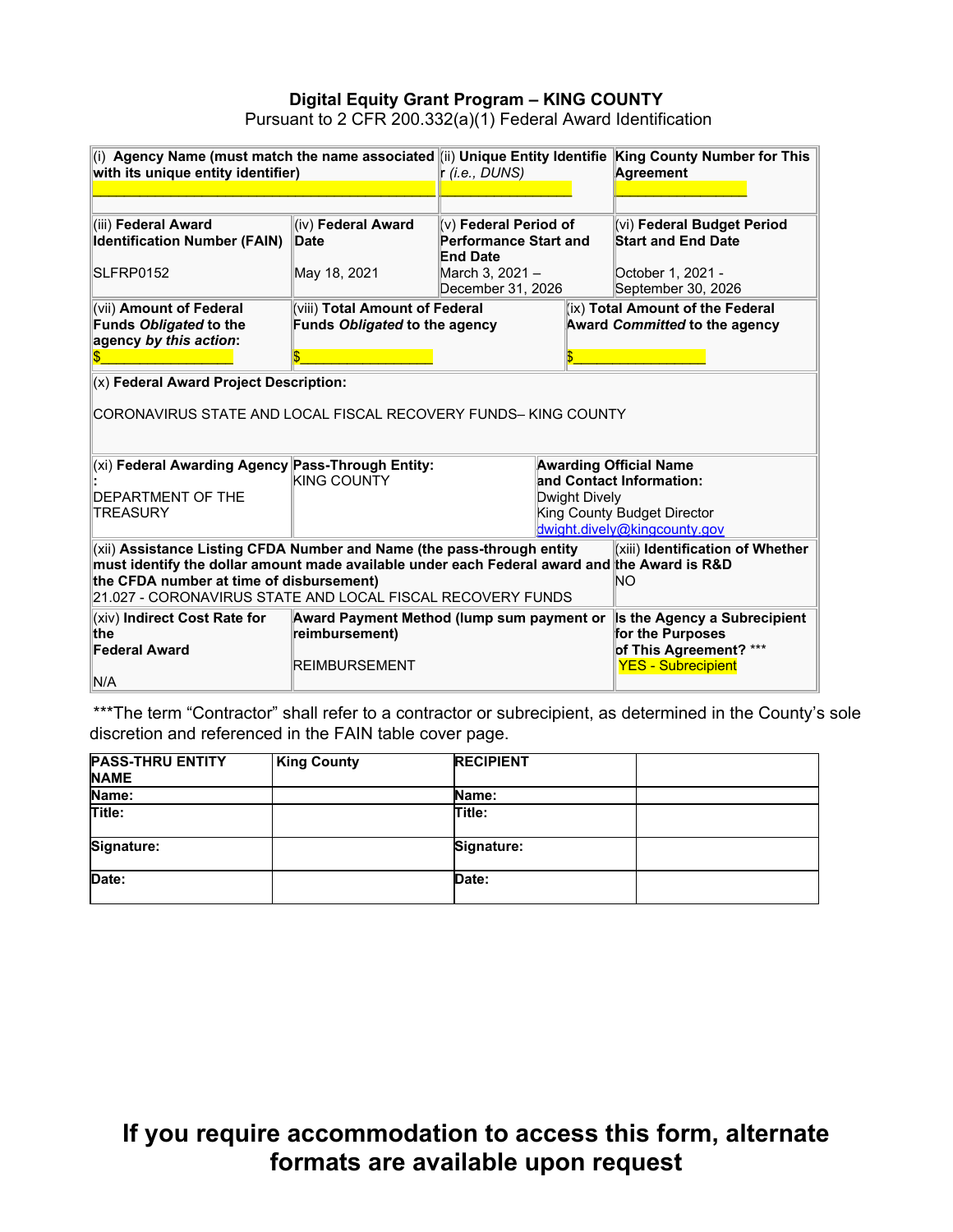### **AGREEMENT**

| Contractor                   |                         |  |
|------------------------------|-------------------------|--|
| <b>Project Title</b>         |                         |  |
| Contract Amount \$           |                         |  |
| <b>Contract Period From:</b> | ١o                      |  |
| DUNS No. (if applicable)     | SAM No. (if applicable) |  |

THIS AGREEMENT No. ("Contract") is entered into by KING COUNTY (the "County"), and (the "Contractor") whose address is

| <b>FUNDING SOURCES</b> | <b>FUNDING LEVELS</b> | <b>EFFECTIVE DATES</b> |
|------------------------|-----------------------|------------------------|
|                        |                       |                        |

WHEREAS, the County has been advised that the foregoing are the current funding sources, funding levels and effective dates, and

WHEREAS, the County desires to have certain services performed by the Contractor as described in this Contract,

NOW THEREFORE, in consideration of payments, covenants, and agreements hereinafter mentioned, to be made and performed by the parties hereto, the parties mutually agree as follows:

# **1. Contractor understands and agrees that funds provided under this Contract may come from a federal source and agrees to comply with any and all additional applicable terms. In general, federal-specific terms are in italics.**

- *A. Contractor Capacity. Contractor agrees and confirms that it has the institutional, managerial and financial capacity to ensure proper planning, management and completion of the [Contract][Project].*
- *B. Technical Assistance. If, at any time, Contractor believes its capacity is compromised or Contractor otherwise needs any sort of assistance, it SHALL immediately notify the County. The County will make best efforts to provide timely technical assistance to the Contractor to bring the Contract into compliance.*
- *C. Compliance with Act. Contractor understands and agrees that funds provided under this Contract may only be used in compliance with section 603(c) of the Social Security Act (the Act), as added by section 9901 of the American Rescue Plan Act, the U.S. Department of Treasury's ("Treasury's") regulations implementing that section, and guidance issued by Treasury regarding the foregoing.*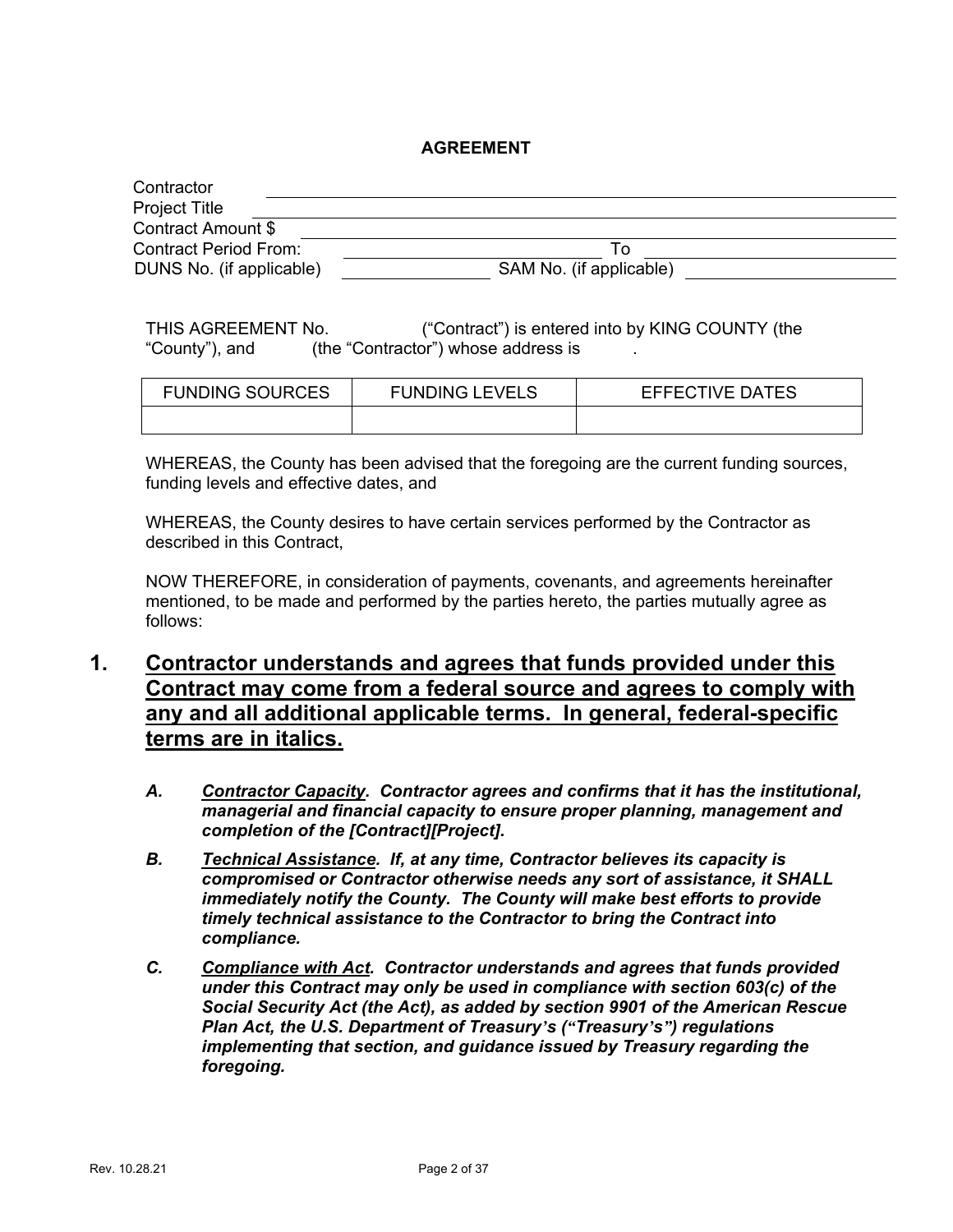### D. Definitions.

Words and terms shall be given their ordinary and usual meanings. Where used in the Contract documents, the following words and terms shall have the meanings indicated. The meanings shall be applicable to the singular, plural, masculine, feminine and neuter of the words and terms.

| <b>ACCEPTANCE OR ACCEPTED</b>               | A written determination by the County that the Contractor has<br>completed the Work in accordance with the Contract.                                                                                                                         |
|---------------------------------------------|----------------------------------------------------------------------------------------------------------------------------------------------------------------------------------------------------------------------------------------------|
| <b>CONTRACT AMENDMENT</b>                   | A written change to the Contract modifying, deleting or adding to<br>the terms and conditions or Scope of Work, signed by both parties,<br>with or without notice to the sureties.                                                           |
| <b>CONTRACTOR</b>                           | The individual, association, partnership, firm, company,<br>corporation, or combination thereof, including joint ventures,<br>contracting with the County for the performance of Work under the<br>Contract.                                 |
| <b>CONTRACT SPECIALIST -</b>                | King County Employee who interfaces with team members,<br>business owners, contractors, county project staff and others to<br>assist in the administration of King County's contracts.                                                       |
| <b>DAY</b>                                  | Calendar day.                                                                                                                                                                                                                                |
| <b>EFFECTIVE DATE -</b>                     | The date the Contract is signed by the County                                                                                                                                                                                                |
| KCC -                                       | The King County Code.                                                                                                                                                                                                                        |
| <b>MEASURABLE AMOUNT OF</b><br><b>WORK-</b> | A definitive allocation of an employee's time that can be attributed<br>to Work performed under this Contract, but that is not less than a<br>total of one hour in any one-week period.                                                      |
| <b>PERSON</b><br>$\blacksquare$             | Includes individuals, associations, firms, companies, corporations,<br>partnerships, or combination thereof, including joint ventures.                                                                                                       |
| <b>PROJECT MANAGER</b>                      | The individual designated by the County to manage the project on<br>a daily basis and who may represent the County for Contract<br>administration.                                                                                           |
| <b>RCW</b>                                  | The Revised Code of Washington.                                                                                                                                                                                                              |
| SCOPE OF WORK (SOW)                         | An exhibit to the Contract consisting of a written description of the<br>Work to be performed.                                                                                                                                               |
| <b>SUBCONTRACTOR</b>                        | The individual, association, partnership, firm, company,<br>corporation, or combination thereof, including joint ventures,<br>entering into an agreement with the Contractor to perform any<br>portion of the Work covered by this Contract. |
| SUBRECIPIENT -                              | An entity that uses the awarded funds to carry out a program for a<br>public purpose specified in the authorizing statute or ordinance, as<br>opposed to providing goods or services for the benefit of the<br>County.                       |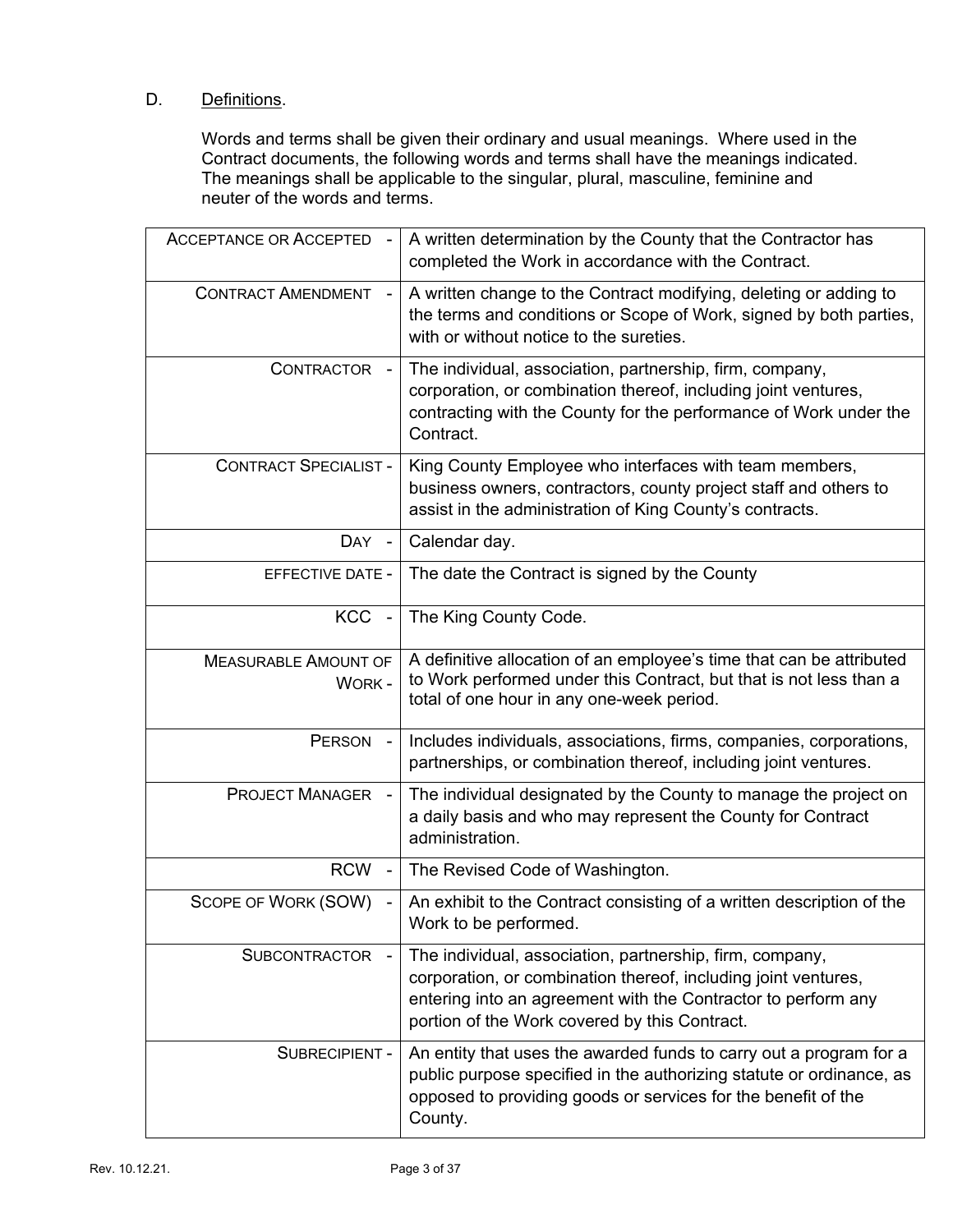| WORK -                                       | Everything to be provided and done for the fulfillment of the<br>Contract and shall include services, goods and supplies specified<br>under this Contract, including Contract Amendments.                                                                                                                                                                                                                                                                                                                                                                                                                                                             |
|----------------------------------------------|-------------------------------------------------------------------------------------------------------------------------------------------------------------------------------------------------------------------------------------------------------------------------------------------------------------------------------------------------------------------------------------------------------------------------------------------------------------------------------------------------------------------------------------------------------------------------------------------------------------------------------------------------------|
| ADMINISTRATOR -                              | The Director of Finance and Business Operations Division.                                                                                                                                                                                                                                                                                                                                                                                                                                                                                                                                                                                             |
| BDCC -                                       | The Business Development and Contract Compliance section in<br>King County Finance and Business Operations Division.                                                                                                                                                                                                                                                                                                                                                                                                                                                                                                                                  |
| Certified SCS Firm -                         | A business that has applied for participation in King County's<br>Contracting Opportunities Program, and has been certified as an<br>SCS by the King County BDCC office.                                                                                                                                                                                                                                                                                                                                                                                                                                                                              |
| Small Contractor or Supplier or<br>"(SCS)" - | A business and the person or persons who own and control it that<br>are in a financial condition which puts the business at a substantial<br>disadvantage in attempting to compete for public contracts. The<br>relevant financial condition for eligibility under the Contracting<br>Opportunities Program is based on a dollar ceiling for standard<br>business classifications that is set at fifty percent (50%) of the<br>Federal Small Business Administration (SBA) small business size<br>standards using the North American Industrial Classification<br>System (NAICS), and an Owners' personal net worth less than<br>\$1,320,000 dollars. |

## **2. Contract Services and Requirements, and Incorporated Exhibits.**

The Contractor shall provide services and meet the requirements included in this Contract and in the following attached exhibits, each of which is incorporated herein by this reference:

| <b>EXHIBIT NAME</b>                                  | <b>NUMBER/LETTER</b> |
|------------------------------------------------------|----------------------|
| Scope of Work                                        | A                    |
| <b>Price Attachment</b>                              | B                    |
| Certification(s) of Insurance and Policy Endorsement | C                    |
| King County RFP                                      | D                    |
| Contractor's Proposal                                | Е                    |
| <b>Civil Rights Certification</b>                    | F                    |
| Lobbying Certification                               | G                    |
| <b>Cost Certification</b>                            | H                    |
|                                                      |                      |
| <b>ATTACHMENTS</b>                                   |                      |
| Form of Monthly Expenditure Report                   | 1                    |
| Form of Closeout Report (if applicable)              | 2                    |
| Payment Request Report (if applicable)               | 3                    |
| Performance Report (if applicable)                   | 4                    |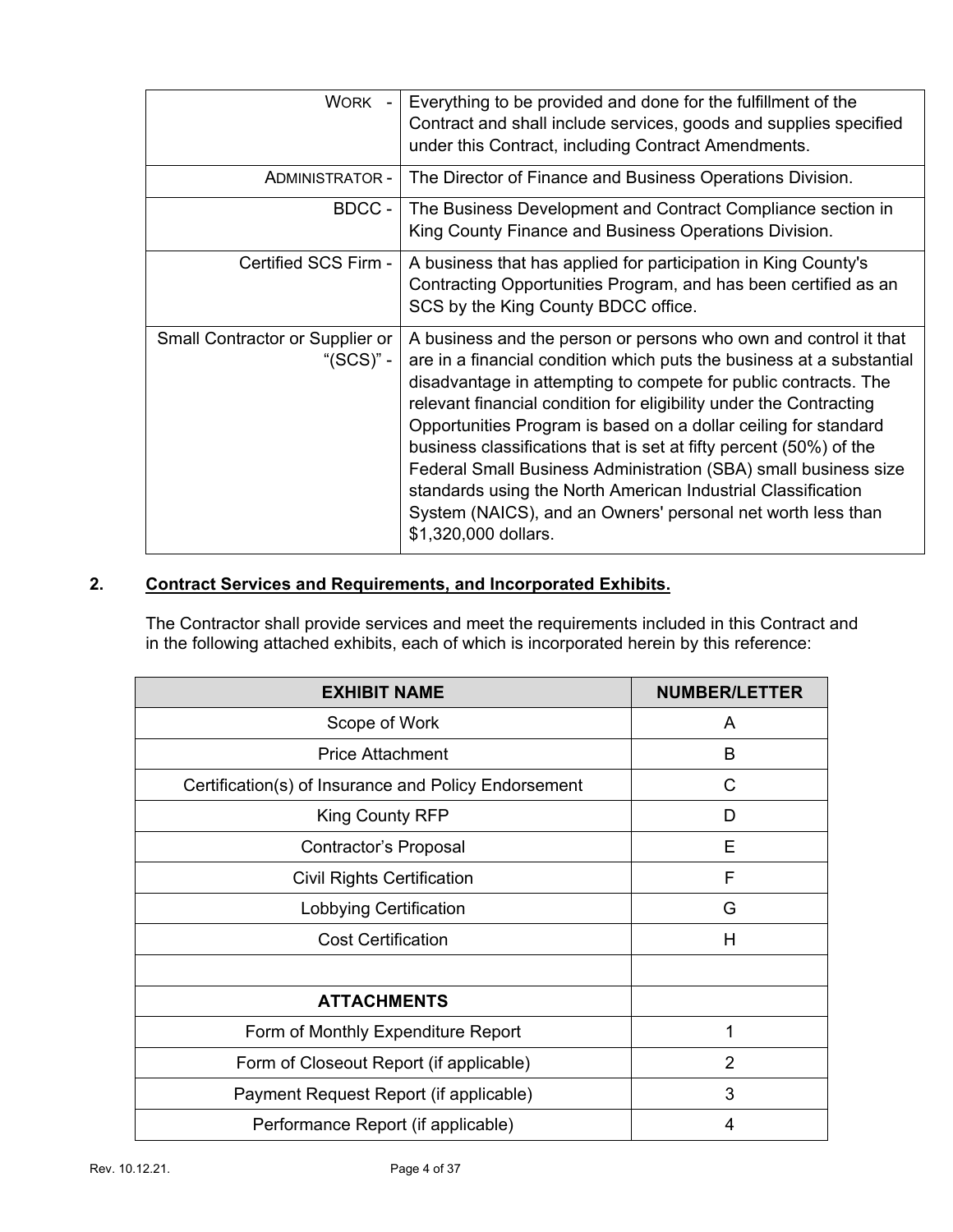| Template Timesheet (if applicable)            |  |
|-----------------------------------------------|--|
| Lobbying Disclosure Form (if activity occurs) |  |

- *A. Scope of Eligible Expenditures. Funds shall only be used to pay or reimburse eligible expenditures as described in Exhibit A. No funds may be used to pay or reimburse expenditures reimbursed under any other federal or state program, or from any other third-party source.*
- *B. Contractor Responsibilities. The funds provided under the Contract may come from a federal source. Contractor agrees to administer the Contract consistent with the terms and conditions of this Contract, in accordance with section 603(c) of the Act, the Treasury's regulations implementing that section, and guidance issued by Treasury regarding the foregoing, as well as any other applicable federal laws and regulations. As part of the invoicing process, the Contractor shall provide the County with a "Cost Certification" that funding of this Contract was used for eligible expenditures. Contractor shall also provide the County with a "Civil Rights Certification" prior to payment for work authorized by this Contract.*
- *C. Reporting. Contractor shall provide the County with the following reports in a timely manner:*
	- *i. Monthly / Quarterly Expenditure Report by the 10th of month following expenditure to facilitate required quarterly County reporting.*
	- *ii. Payment Request Report*
	- *iii. Closeout Report*

### **3. Contract Term.**

- A. The Contractor acknowledges that the allowed Federal Period of Performance for the federal funds provided for under this Contract is March 3, 2021 to December 31, 2024. However, the County Council has appropriated funding for this Contract only for the current appropriation year ending on December 31, 2022.
- B. This Contract shall begin on **(Insert date above)** , and shall terminate on December 31, 2024, unless extended or terminated earlier, pursuant to the terms and conditions of the Contract.

### **4. Compensation and Method of Payment.**

A. Compensation:

The County shall compensate the Contractor for satisfactory completion of the services and requirements as specified in this Contract and its attached exhibit(s).

A. Invoicing:

The Contractor shall submit invoices and all accompanying reports as specified in the attached exhibit(s), including its final invoice and all outstanding reports. The County shall endeavor to make payment not more than 30 days after a complete and accurate invoice is received.

B. Final Invoice: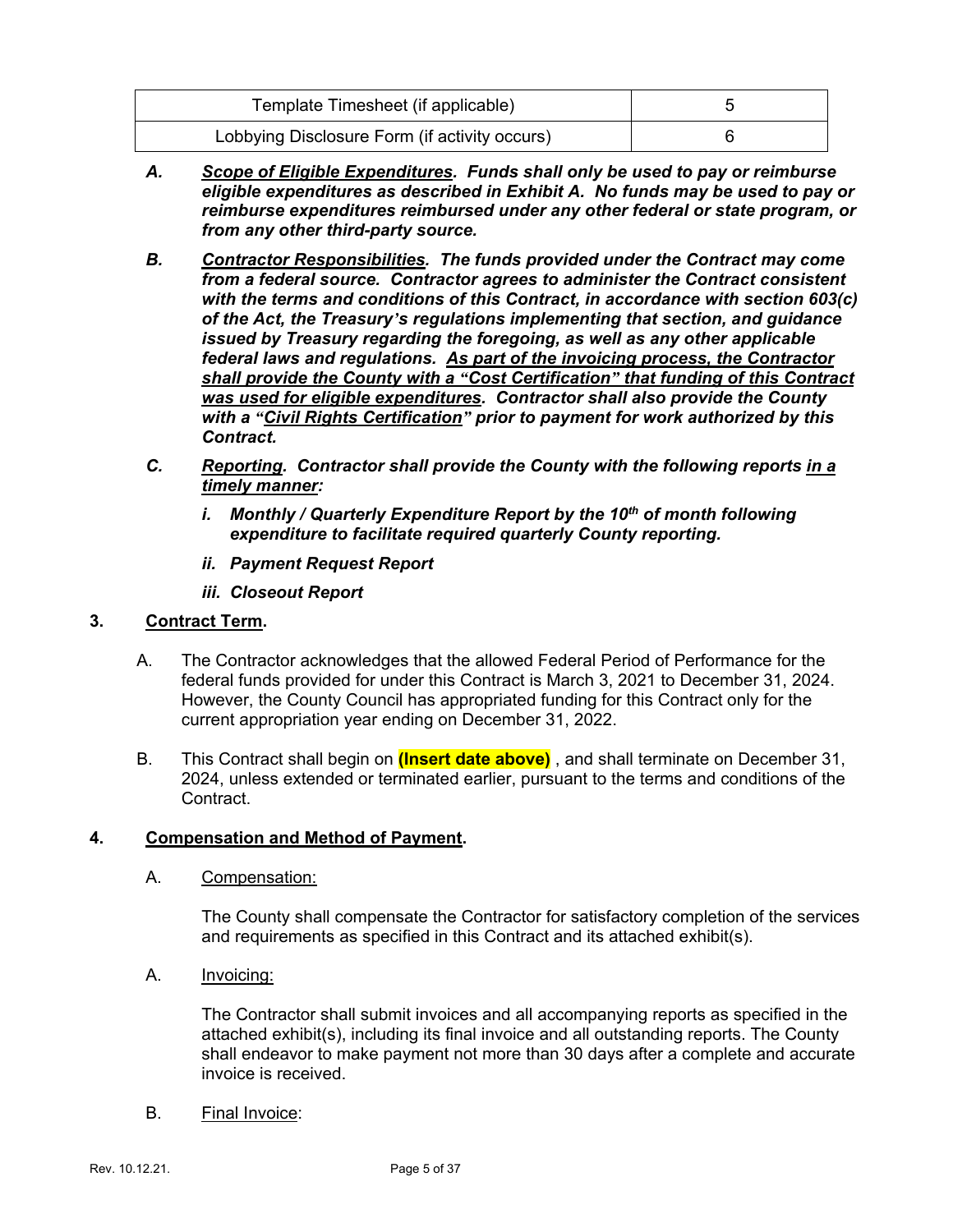The Contractor shall submit its final invoice and all outstanding reports as specified in this contract and its attached exhibit(s). If the Contractor's final invoice and reports are not submitted as required, the County will be relieved of all liability for payment to the Contractor of the amounts set forth in the final invoice or any later invoice.

### C. Reimbursement for Travel:

The Contractor will not be reimbursed for travel unless otherwise specified within an Exhibit.

### **5. Internal Control and Accounting System.**

The Contractor shall establish and maintain a system of accounting and internal controls that complies with the generally accepted accounting principles issued by the Financial Accounting Standards Board (FASB), the Governmental Accounting Standards Board (GASB), or both as is applicable to the Contractor's form of doing business.

### **6. Debarment and Suspension Certification.**

If this Contract is a covered transaction for purposes of federally funded grant requirements, the Contractor is required to verify that none of the Contractor, its principals, as defined at 49 CFR 29.995, or affiliates, as defined at 49 CFR 29.905, are excluded or disqualified as defined at 49 CFR 29.940 and 29.945. The Contractor is required to comply with 49 CFR 29, Subpart C and must include the requirement to comply with 49 CFR 29, Subpart C in any lower tier covered transaction it enters into. Debarment status may be verified at [https://www.sam.gov](https://www.sam.gov/) By signing and submitting this Contract, the Contractor certifies as follows:

The certification in this clause is a material representation of fact relied upon by King County. If it is later determined that the Contractor knowingly rendered an erroneous certification, in addition to remedies available to King County, the Federal Government may pursue available remedies, including but not limited to suspension and/or debarment. The Contractor agrees to comply with the requirements of 49 CFR 29, Subpart C while performing this Contract and further agrees to include a provision requiring such compliance in its lower tier covered transactions.

### **7. Maintenance of Records.**

### A. Accounts and Records:

- i. Contractor shall maintain ALL (100%) records and financial documents sufficient to evidence compliance with section 603(c) of the Act, Treasury's regulations implementing that section, and guidance issued by Treasury regarding the foregoing. These records shall be maintained for a period of six (6) years after the last date that all funds have been expended or returned to the County, whichever is later, to ensure proper accounting for all funds and compliance with the Contract.
- ii. The Treasury Office of Inspector General and the Government Accountability Office, or their authorized representatives, shall have the right of access to records (electronic and otherwise) of Contractor in order to conduct audits or other investigations.
- iii. The Contractor shall maintain for a period of six years after termination of this Contract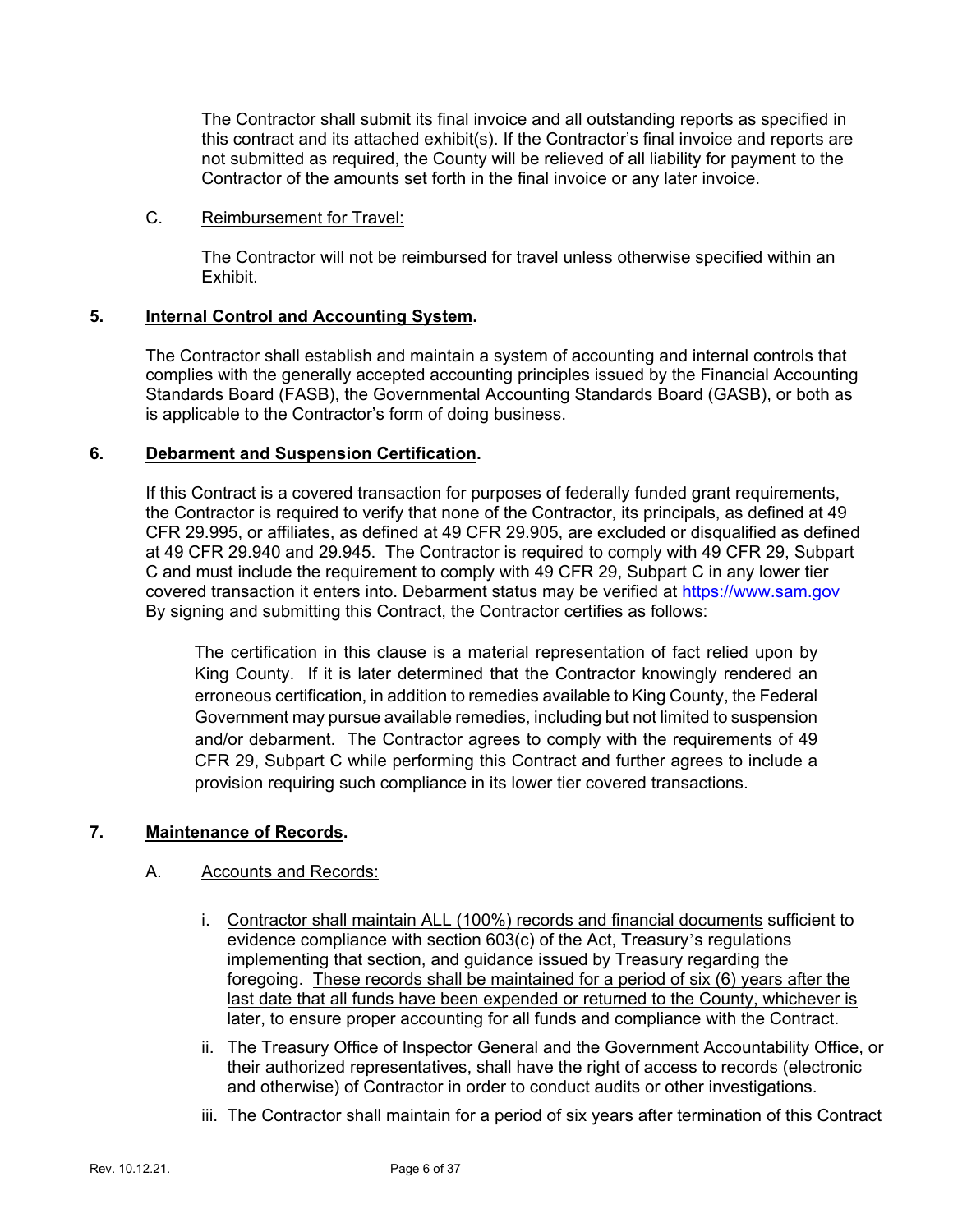accounts and records, including personnel, property, financial, and programmatic records and other such records the County may deem necessary to ensure proper accounting and compliance with this Contract.

### B. Nondiscrimination and Equal Employment Records:

In accordance with the nondiscrimination and equal employment opportunity requirements set forth in Section 24, Nondiscrimination and Payment of a Living Wage below, the Contractor shall maintain the following for a period of six years after termination of this Contract:

- i. Records of employment, employment advertisements, application forms, and other data, records and information related to employment, applications for employment or the administration or delivery of services or any other benefits under this Contract; and
- ii. Records, including written quotes, bids, estimates or proposals, submitted to the Contractor by all entities seeking to participate in this Contract, and any other information necessary to document the actual use of and payments to subcontractors and suppliers in this Contract, including employment records.

The County may visit the site of the work and the Contractor's office to review these records. The Contractor shall provide all help requested by the County during such visits and make the foregoing records available to the County for inspection and copying. At all reasonable times, the Contractor shall provide to the County, the state, and/or federal agencies or officials access to its facilities—including those of any subcontractor assigned any portion of this Contract in order to monitor and evaluate the services provided under this Contract. The County will give reasonable advance notice to the Contractor in the case of audits to be conducted by the County. The Contractor shall comply with all record keeping requirements of any applicable federal rules, regulations or statutes included or referenced in the contract documents. If different from the Contractor's address listed above, the Contractor shall inform the County in writing of the location of its books, records, documents, and other evidence for which review is sought, and shall notify the County in writing of any changes in location within 14 days of any such relocation.

### **8. Evaluations and Inspections.**

### A. Subject to Inspection, Review, or Audit:

The records and documents with respect to all matters covered by this Contract shall be subject at all time to inspection, review, or audit by the County and/or federal/state officials authorized by law during the performance of this Contract and for six years after termination hereof, unless a longer retention period is required by law.

### B. Medical Records:

If applicable, medical records shall be maintained and preserved by the Contractor in accordance with state and federal medical records statutes, including but not limited to RCW [70.41.190,](https://apps.leg.wa.gov/rcw/default.aspx?cite=70.41.190) [70.02.160,](https://apps.leg.wa.gov/RCW/default.aspx?cite=70.02.160) and standard medical records practice. The Contractor shall also be responsible for the maintenance and disposal of such medical records.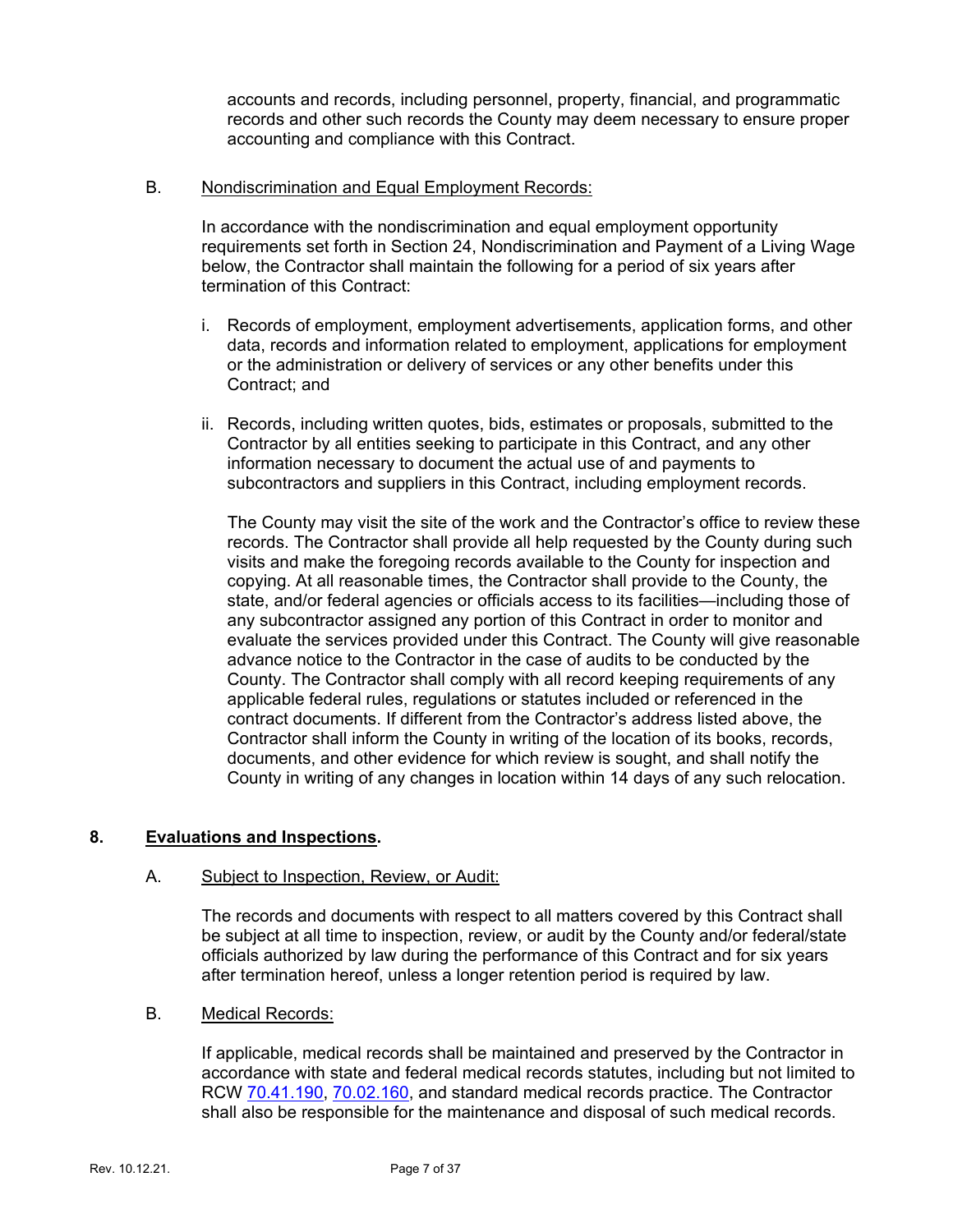### C. Contract Monitoring and Public Records Requests

The Contractor and the County shall engage in monitoring visits to assess the Contractor's compliance with contract requirements, quality, and practices. The County will execute monitoring visits in accordance with the applicable frequency, as prescribed by the controlling Exhibit under this Contract. The Contractor shall cooperate with the County and its agents to assess the Contractor's performance under this Contract. At the request of the County, the Contractor shall implement a plan to remedy any items of noncompliance identified during the monitoring process.

The results and records of these processes shall be maintained and disclosed in accordance with [RCW Chapter 42.56.](https://apps.leg.wa.gov/RCW/default.aspx?cite=42.56)

If the Contractor considers any portion of any record provided to the County under this Contract, whether in electronic or hard copy form, to be protected under law, the Contractor shall clearly identify each such portion with words such as "CONFIDENTIAL," "PROPRIETARY" or "BUSINESS SECRET." If a request is made for disclosure of such portion, the County will determine whether the material should be made available under the Act. If the County determines that the material is subject to disclosure, the County will notify the Contractor of the request and allow the Contractor fourteen (14) days to obtain an injunction in accordance with RCW 42.56.540. If the Contractor fails or neglects to take such action within said period, the County will release the portions of record(s) deemed by the County to be subject to disclosure. The County shall not be liable to the Contractor for inadvertently releasing records pursuant to a disclosure request not clearly identified by the Contractor as "CONFIDENTIAL," "PROPRIETARY" or "BUSINESS SECRET."

### D. Performance, Measurement and Evaluation

The Contractor shall submit performance metrics and program data as set forth in Exhibits to this Contract. The Contractor shall participate in evaluation activities as required by the County and shall make available all information required by any such performance measurement and evaluation processes.

### E. Unauthorized Disclosure:

The Contractor agrees that all information, records, and data collected in connection with this Contract shall be protected from unauthorized disclosure in accordance with applicable state and federal law.

### **9. Compliance with the Health Insurance Portability and Accountability Act of 1996 (HIPAA).**

The Contractor shall not use protected health information created or shared under this Contract in any manner that would constitute a violation of HIPAA and any regulations enacted pursuant to its provisions. Contractor shall read and maintain compliance with all HIPAA requirements at the U.S. Office of Civil Rights website: <https://www.hhs.gov/hipaa/index.html>

### **10. Financial Report Submission.**

The Contractor is required to submit a financial reporting package as described in A through C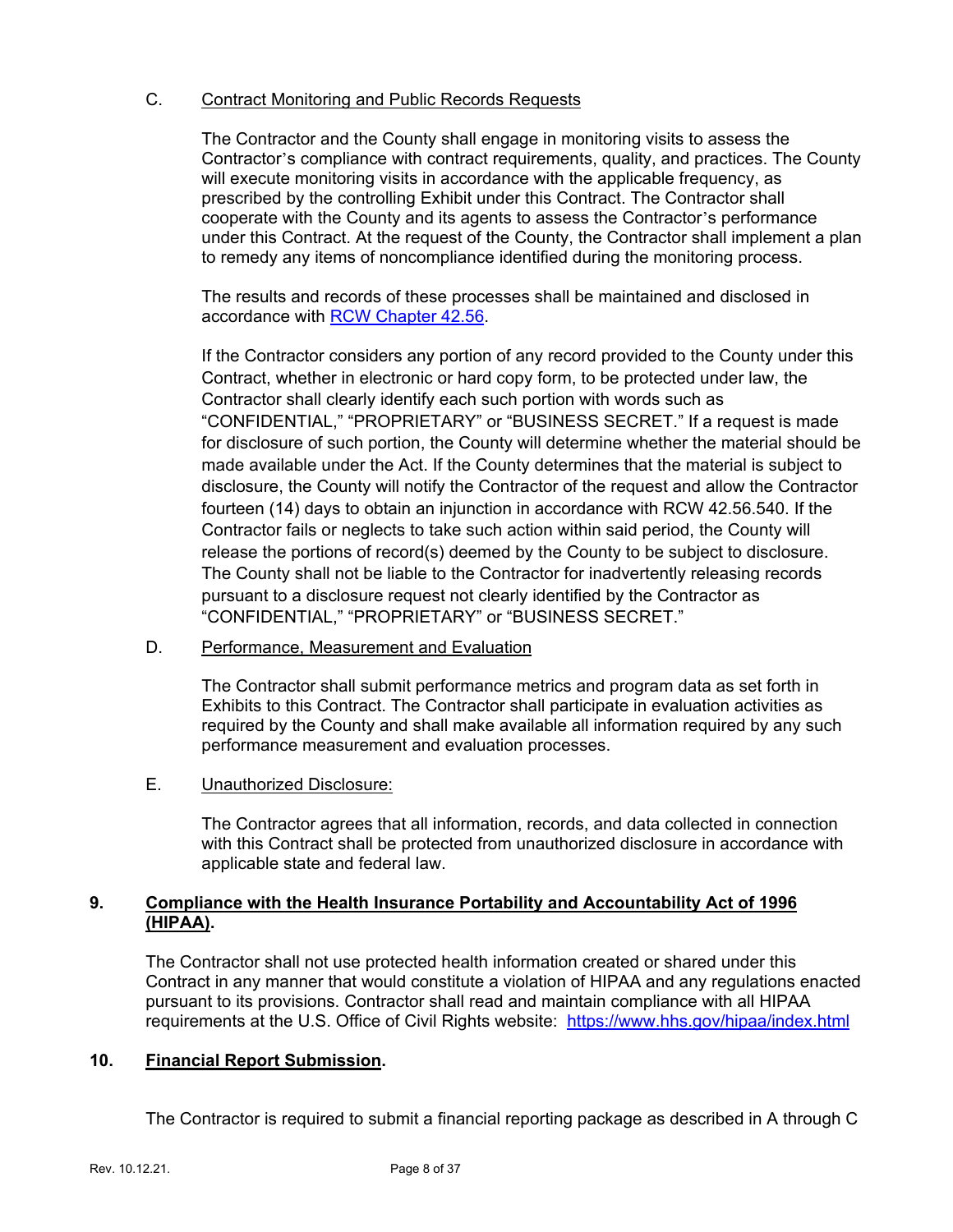below. All required documentation must be submitted by email to  $\sqrt{\omega_{\text{kingcounty.gov}}}$  by the stated due date.

- A. If the Contractor is a Non-Federal entity as defined in 2 CFR Part 200.69, and expends \$750,000 or more in Federal awards during its fiscal year, then the Contractor shall meet the audit requirements in 2 CFR Part 200 Subpart F. Audit packages are due to the County within nine months after the close of the Contractor's fiscal year.
- B. If the Contractor is a local government in the State of Washington and is not subject to the requirements in subsection A, the Contractor shall submit audited financial statements that are in accordance with the Washington State Auditor's Office requirements. Financial statement audits are due to the County within 150 days after the close of the Contractor's fiscal year end as required by RCW 43.09.230.
- C. If the Contractor is not subject to the requirements in subsection A or B, the following apply:

| <b>Entity Type</b>                      | <b>Non-Profit</b>                                                                                                                                        |                                                                                                                                        | <b>For Profit</b>                                                                                                  |                                                                                                                                        |
|-----------------------------------------|----------------------------------------------------------------------------------------------------------------------------------------------------------|----------------------------------------------------------------------------------------------------------------------------------------|--------------------------------------------------------------------------------------------------------------------|----------------------------------------------------------------------------------------------------------------------------------------|
| Gross<br><b>Revenue</b>                 | <b>Gross Revenue</b><br>Under \$3M on<br>average in the<br>previous three<br>fiscal years.                                                               | <b>Gross Revenue</b><br>Over \$3M on<br>average in the<br>previous three<br>fiscal years.                                              | <b>Gross Revenue</b><br>Under \$3M on<br>average in the<br>previous three<br>fiscal years.                         | <b>Gross Revenue</b><br>Over \$3M on<br>average in the<br>previous three<br>fiscal years.                                              |
| <b>Required</b><br><b>Documentation</b> | <b>Form 990</b><br>$\bullet$<br>within 30 days<br>of its being<br>filed; and<br>A full set of<br>$\bullet$<br>annual internal<br>financial<br>statements | Audited financial<br>statements<br>prepared by an<br>independent<br><b>Certified Public</b><br>Accountant or<br><b>Accounting Firm</b> | Income tax<br>$\bullet$<br>return; and<br>A full set of<br>$\bullet$<br>annual internal<br>financial<br>statements | Audited financial<br>statements<br>prepared by an<br>independent<br><b>Certified Public</b><br>Accountant or<br><b>Accounting Firm</b> |
| <b>Due Date</b>                         | Within 30<br>calendar days<br>from the forms<br>being filed.                                                                                             | Within nine<br>months following<br>the close of the<br>Contractor's fiscal<br>year.                                                    | Within 30<br>calendar days<br>from the forms<br>being filed.                                                       | Within nine<br>months following<br>the close of the<br>Contractor's<br>fiscal year.                                                    |

### D. Waiver:

A Contractor that is not subject to the requirements in subsection A may, in extraordinary circumstances, request, and in the County's sole discretion be granted, a waiver of the audit requirements. Such requests are made to the County at: **I** @kingcounty.gov for review. If approved by the County, the Contractor may substitute for the above requirements other forms of financial reporting or fiscal representation certified by the Contractor's Board of Directors, provided the Contractor meets the following criteria:

- i. Financial reporting and any associated management letter show no reportable conditions or internal control issues; and
- ii. There has been no turnover in key staff since the beginning of the period for which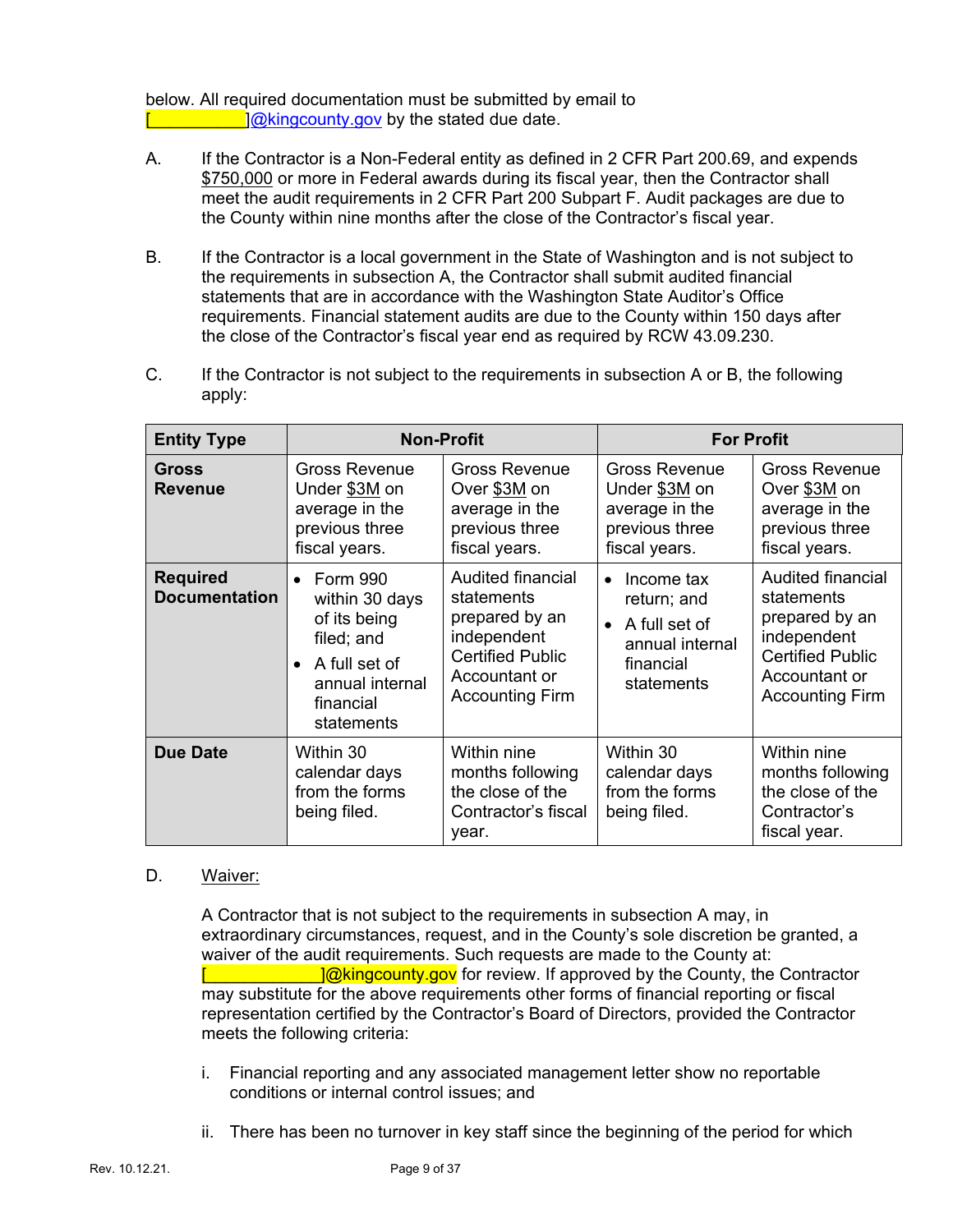the financial reporting was completed.

### **11. Corrective Action.**

If the County determines that the Contractor has failed to comply with any terms or conditions of this Contract, or the Contractor has failed to provide in any manner the work or services (each a "breach"), and if the County determines that the breach warrants corrective action, the following procedure will apply:

#### A. Written Notification:

The County will notify the Contractor in writing of the nature of the breach.

#### B. Contractor's Corrective Action Plan:

The Contractor shall respond with a written corrective action plan within fourteen days of its receipt of such notification unless the County, at its sole discretion, extends in writing the response time. The plan shall indicate the steps being taken to correct the specified breach and shall specify the proposed completion date for curing the breach. This date shall not be more 30 days from the date of the Contractor's response, unless the County, at its sole discretion, specifies in writing an extension to complete the corrective actions.

#### C. County's Determination of Corrective Action Plan Sufficiency:

The County will determine the sufficiency of the Contractor's proposed corrective action plan, then notify the Contractor in writing of that determination. The determination of sufficiency of the Contractor's corrective action plan shall be at the sole discretion of the County.

### D. Termination or Suspension:

If the Contractor does not respond within the appropriate time with a corrective action plan, or the Contractor's corrective action plan is determined by the County to be insufficient, the County may terminate or suspend this Contract in whole or in part pursuant to Section 13.

#### E. Withholding Payment:

In addition, the County may withhold any payment to the Contractor or prohibit the Contractor from incurring additional obligations of funds until the County is satisfied that corrective action has been taken or completed; and

### F. Non-Waiver of Rights:

Nothing herein shall be deemed to affect or waive any rights the parties may have pursuant to Section 13, Subsections B, C, and D.

### *G. Remedial Actions: In the event of Contractor's noncompliance with section 603(c) of the Act, Treasury's regulations implementing that section, guidance issued by Treasury regarding the foregoing, or any other applicable federal laws or regulations, Treasury may take available remedial actions as set forth in 2 C.F.R. 200.339.*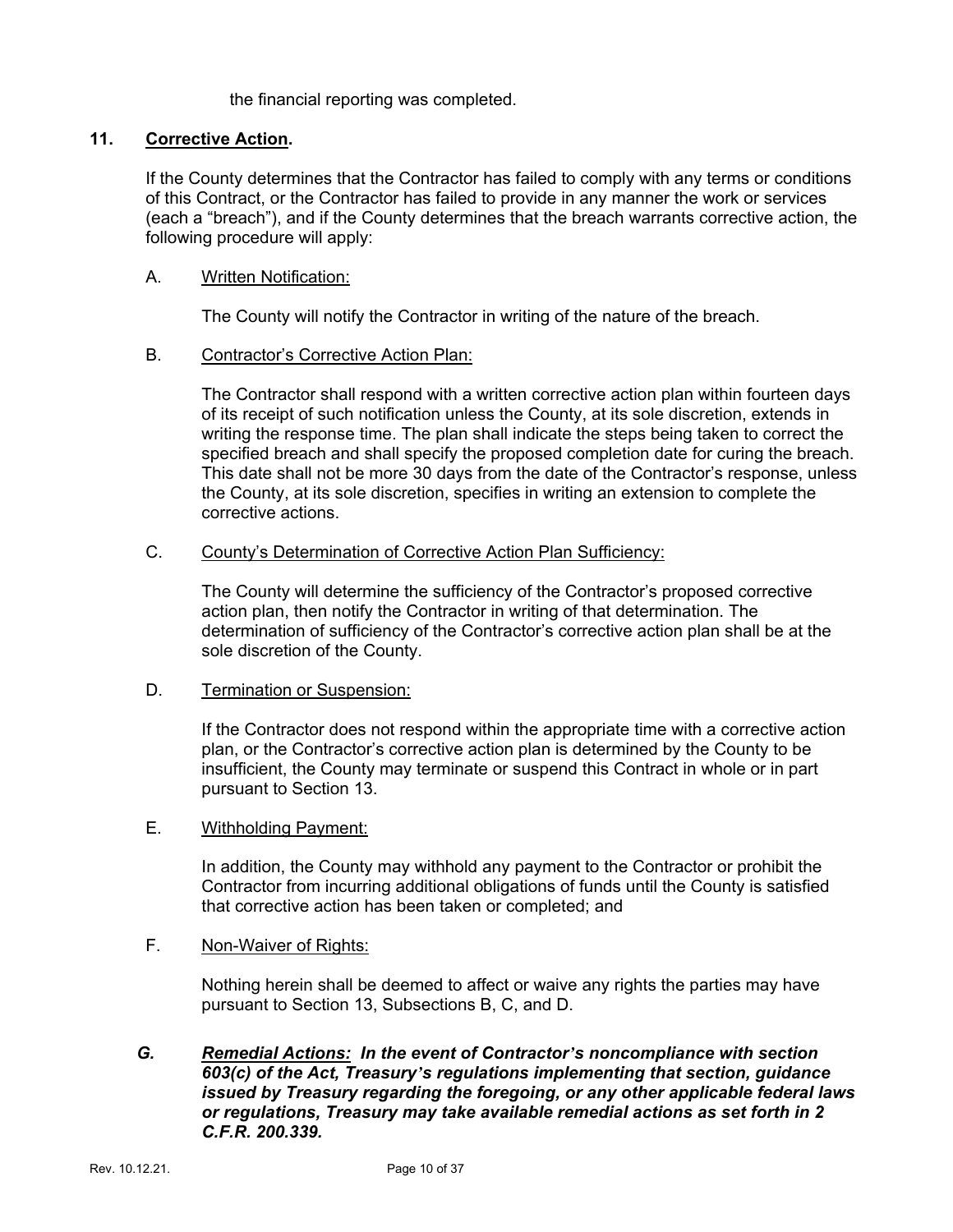### *H. Recoupment:*

- *i. Contractor agrees that it is financially responsible for and will repay the County any and all indicated amounts following an audit exception which occurs due to Contractor's failure, for any reason, to comply with the terms of this Contract. This duty to repay the County shall not be diminished or extinguished by the termination of the Contract.*
- *ii. In the event of a violation of section 603(c) of the Act, the funds shall be subject to recoupment by the County.*
- *iii. Any funds paid to Contractor (1) in excess of the amount to which Contractor is authorized to retain under the terms of the Contract; (2) that are determined by the Treasury Office of Inspector General to have been misused; (3) are determined by Treasury to be subject to a repayment obligation pursuant to section 603(e) of the Act; or (4) are otherwise subject to recoupment by the County, and have not been repaid by Contractor to the County shall constitute a debt to the County.*
- *iv. Any debts determined to be owed the County must be paid promptly by the Contractor. A debt is delinquent if it has not been paid by the date specified in the County's initial written demand for payment, unless other satisfactory arrangements have been made or if the County knowingly or improperly retains funds that are a debt. The County will take any actions available to it to collect such a debt.*

### **12. Dispute Resolution.**

The parties shall use their best, good-faith efforts to cooperatively resolve disputes and problems that arise in connection with this Contract. Both parties will make a good faith effort to continue without delay to carry out their respective responsibilities under this Contract while attempting to resolve the dispute under this section.

### **13. Termination.**

### A. Termination for Convenience:

This Contract may be terminated by the County without cause, in whole or in part, at any time during the term specified in Section 3, Contract Term above, by providing the other party 30 calendar days advance written notice of the termination. The Contract may be suspended by the County without cause, in whole or in part, at any time during the term specified in Section 3. above, by providing the Contractor 30 calendar days advance written notice of the suspension.

### B. Termination for Default:

The County may terminate or suspend this Contract, in whole or in part, upon ten days advance written notice if: (1) the Contractor breaches any duty, obligation, or service required pursuant to this Contract and either (a) the corrective action process described in Section 11 fails to cure the breach or (b) the County determines that requiring a corrective action plan is impractical or that the duties, obligations, or services required herein become impossible, illegal, or not feasible. If the Contract is terminated by the County pursuant to this Subsection 13.B., the Contractor shall be liable for damages, including any additional costs of procuring similar services from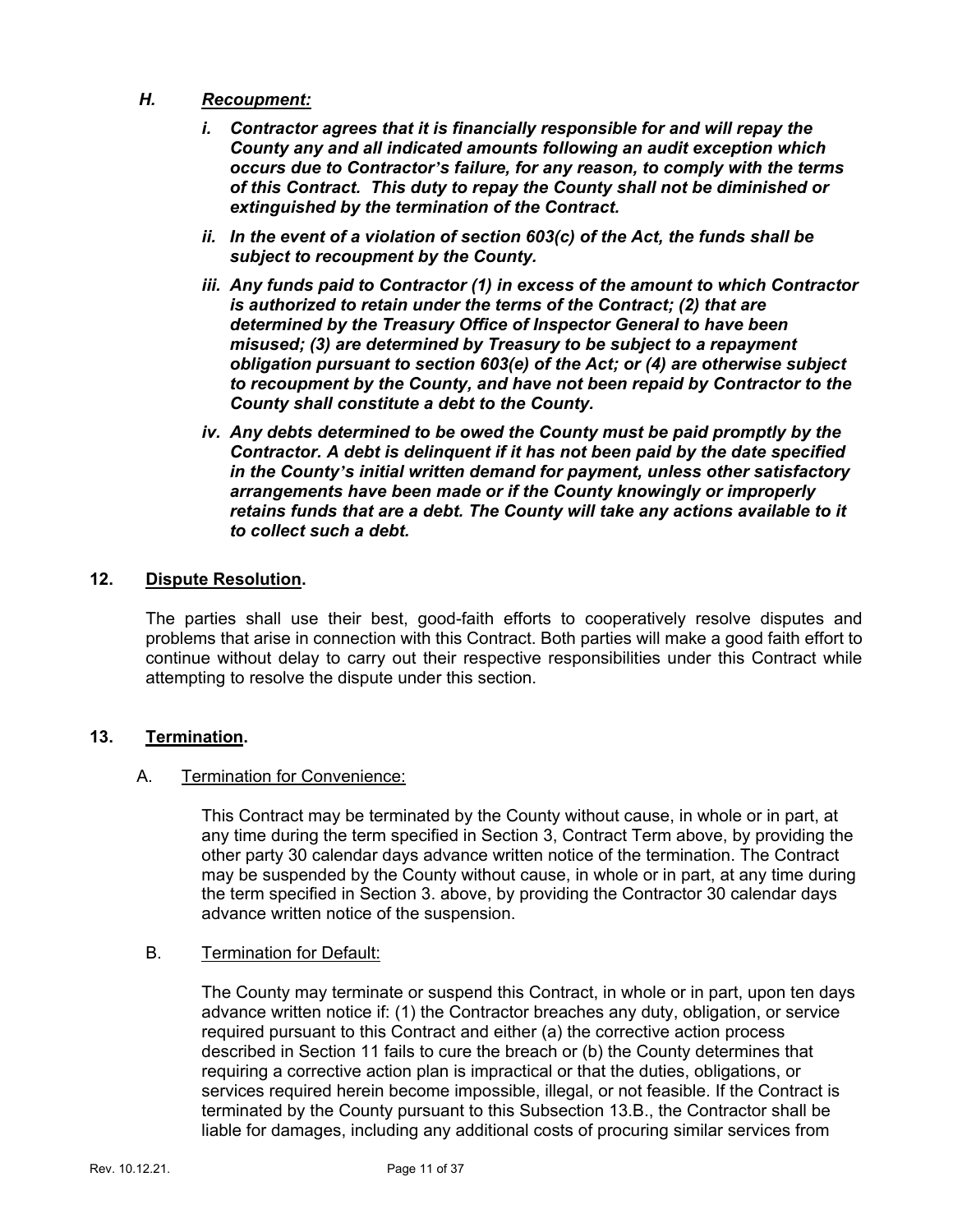#### another source.

If the termination results from acts or omissions of the Contractor, including but not limited to misappropriation, nonperformance of required services, or fiscal mismanagement, the Contractor shall return to the County immediately any funds, misappropriated or unexpended, that have been paid to the Contractor by the County.

#### C. Termination for Non-Appropriation:

If expected or actual funding is withdrawn, reduced, or limited in any way prior to the termination date set forth above in Section 3, the County may, upon ten days advance written notice to the Contractor, terminate or suspend this Contract in whole or in part.

If the Contract is terminated or suspended as provided in this Section: (1) the County will be liable only for payment in accordance with the terms of this Contract for services rendered prior to the effective date of termination or suspension; and (2) the Contractor shall be released from any obligation to provide such further services pursuant to the Contract as are affected by the termination or suspension.

Funding or obligation under this Contract beyond the current appropriation year is conditional upon appropriation by the County Council and/or other identified funding source(s) of sufficient funds to support the activities described in the Contract. If such appropriation is not approved, this Contract will terminate at the close of the current appropriation year. The current funding sources associated with this Contract are specified on page one.

If the Contract is suspended as provided in this Section, the County may provide written authorization to resume activities.

### D. Non-Waiver of Rights:

Nothing herein shall limit, waive, or extinguish any right or remedy provided by this Contract or by law or equity that either party may have if any of the obligations, terms, and conditions set forth in this Contract are breached by the other party.

### **14. Hold Harmless and Indemnification.**

### A. Duties as Independent Contractor:

In providing services under this Contract, the Contractor is an independent contractor, and neither it nor its officers, agents, or employees are employees of the County for any purpose. The Contractor shall be responsible for all federal and/or state tax, industrial insurance, and Social Security liability that may result from the performance of and compensation for these services and shall make no claim of career service or civil service rights which may accrue to a County employee under state or local law. The parties intend that an independent contractor relationship shall be created by this Contract. The Contractor shall not make any claim of right, privilege or benefit which would accrue to an employee under chapter 41.06 RCW or Title 51 RCW.

The County assumes no responsibility for the payment of any compensation, wages, benefits, or taxes, by, or on behalf of the Contractor, its employees, and/or others by reason of this Contract.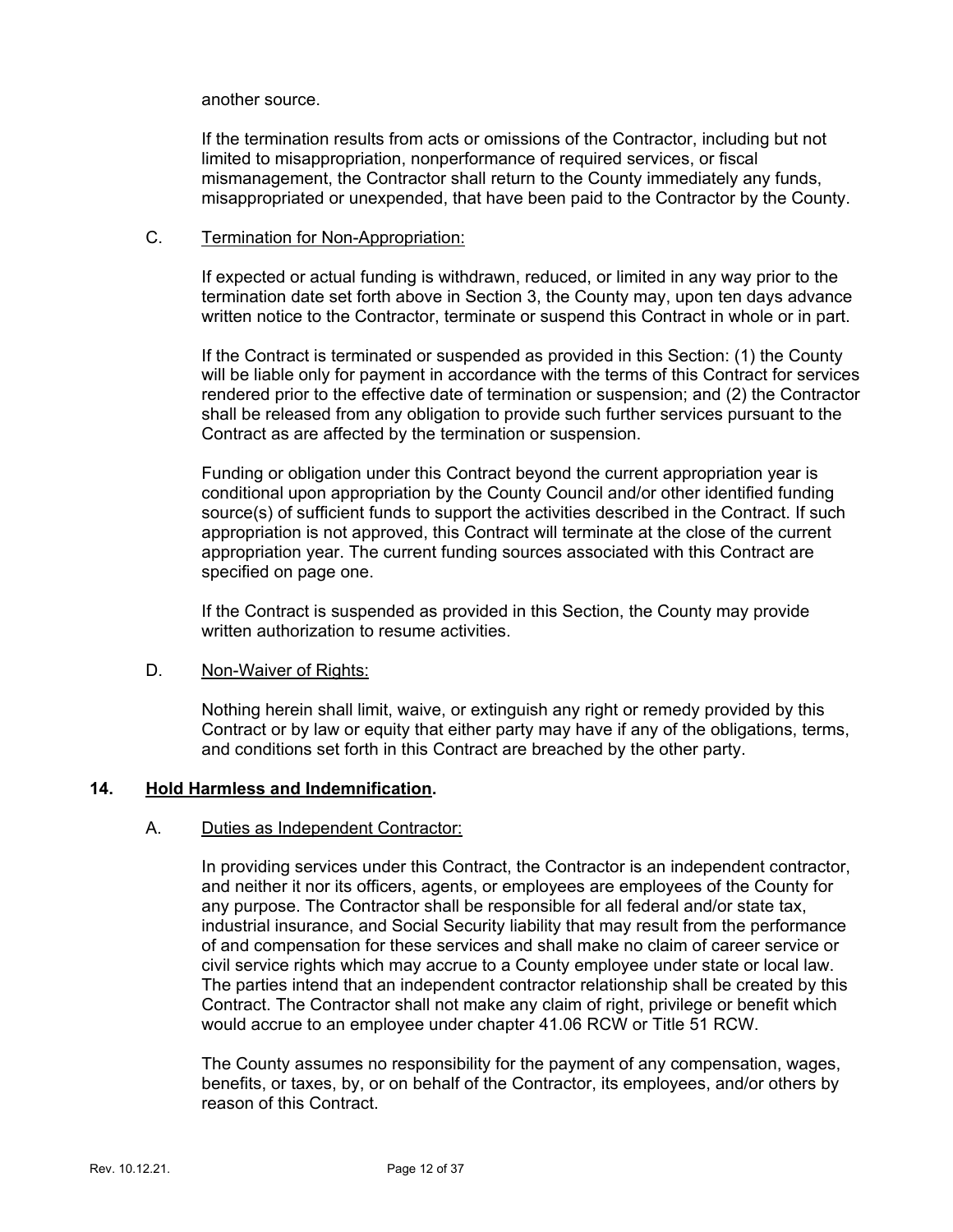The Contractor shall protect, indemnify, defend and save harmless the County, its officers, agents, and employees from and against any and all claims, costs, and/or losses whatsoever occurring or resulting from (1) the Contractor's failure to pay any such compensation, wages, benefits, or taxes, and/or (2) the supplying to the Contractor of work, services, materials, or supplies by Contractor employees or other suppliers in connection with or support of the performance of this Contract.

If, for any reason, the Contractor's required licenses or certificates are terminated, suspended, revoked or in any manner modified from their status at the time this Contract becomes effective, the Contractor shall notify the County immediately of such condition in writing. The Contractor and Subcontractor(s) shall maintain and be liable for payment of all applicable taxes (except sales/use taxes), fees, licenses, permits and costs as may be required by applicable federal, state or local laws and regulations as may be required to provide the Work under this Contract.

### B. **Intellectual Property Infringement:**

For purposes of this section, claims shall include, but not be limited to, assertions that use or transfer of software, book, document, report, film, tape, or sound reproduction or material of any kind, delivered hereunder, constitutes an infringement of any copyright, patent, trademark, trade name, and/or otherwise results in unfair trade practice.

The indemnification, protection, defense and save harmless obligations contained herein shall survive the expiration, abandonment or termination of this Contract.

### C. Nondisclosure of Data:

Data provided by the County either before or after Contract award shall only be used for its intended purpose. Contractors and Subcontractors shall not utilize nor distribute the County data in any form without the prior express written approval of the County.

### D. Non-Disclosure Obligation:

While performing the Work under this Contract, the Contractor may encounter personal information, licensed technology, drawings, schematics, manuals, data and other materials described as "Confidential", "Proprietary" or "Business Secret". The Contractor shall not disclose or publish the information and material received or used in performance of this Contract. This obligation is perpetual. The Contract imposes no obligation upon the Contractor with respect to confidential information which the Contractor can establish that: a) was in the possession of, or was rightfully known by the Contractor without an obligation to maintain its confidentiality prior to receipt from the County or a third party; b) is or becomes generally known to the public without violation of this Contract; c) is obtained by the Contractor in good faith from a third party having the right to disclose it without an obligation of confidentiality; or, d) is independently developed by the Contractor without the participation of individuals who have had access to the County's or the third party's confidential information. If the Contractor is required by law to disclose confidential information the Contractor shall notify the County of such requirement prior to disclosure.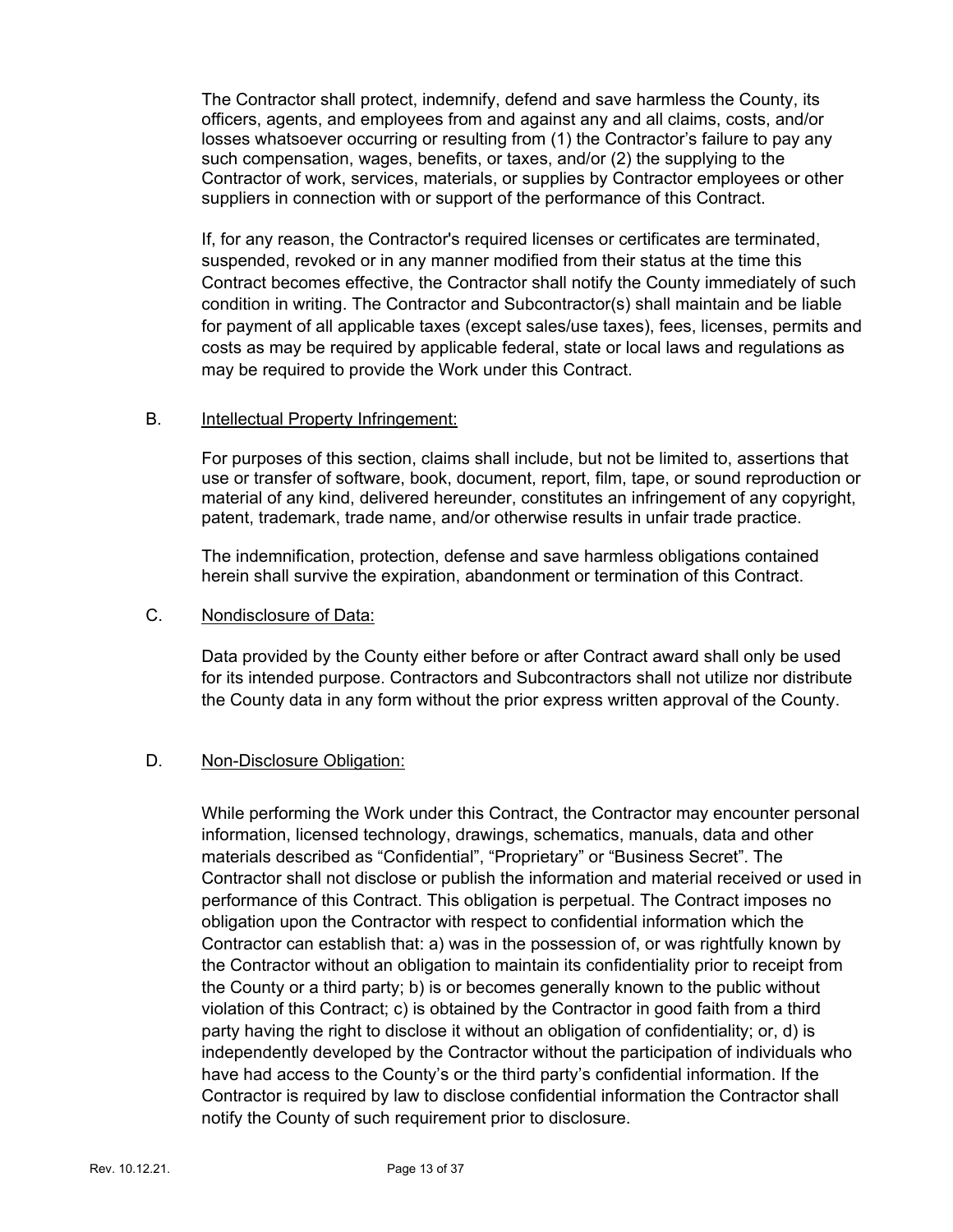### E. Indemnification:

To the maximum extent permitted by law, Contractor shall, at its cost and expense, protect, defend, indemnify and hold harmless the County, its directors, officers, employees, and agents, from and against any and all demands, liabilities, causes of action, costs and expenses (including attorney's fees), claims, judgments, or awards of damages, arising out of or in any way resulting from the acts or omissions of Contractor, its directors, officers, employees, or agents, relating in any way to the Contractor's performance or nonperformance under the Contract. These indemnification obligations shall survive the termination of the Contract. The Contractor agrees that its obligations under this paragraph extend to any demands, liabilities, causes of action, or claims brought by, or on behalf of, any of its employees or agents. For this purpose, the Contractor, by mutual negotiation, hereby waives, as respects the County only, any immunity that would otherwise be available against such claims under any industrial insurance act, including [Title 51 RCW,](https://apps.leg.wa.gov/RCW/default.aspx?cite=51) other Worker's Compensation act, disability benefit act, or other employee benefit act of any jurisdiction which would otherwise be applicable in the case of such claim. In addition, the Contractor shall protect and assume the defense of the County and its officers, agents and employees in all legal or claim proceedings arising out of, in connection with, or incidental to its indemnity obligation; and shall pay all defense expenses, including reasonable attorney's fees, expert fees and costs incurred by the County on account of such litigation or claims. If the County incurs any judgment, award, and/or cost arising therefrom including reasonable attorney's fees to enforce the provisions of this article, all such fees, expenses, and costs shall be recoverable from the Contractor.

F. Return of Unused Funds: If Contractor has any unspent funds on hand as of the earlier of December 31, 2024 or the termination of this Contract under Section 13, Contractor shall return all unspent funds to the County within ten (10) calendar days.

### **15. False Statements.**

*Contractor understands that making false statements or claims in connection with this Contract may be a violation of federal law and may result in criminal, civil, or administrative sanctions, including fines, imprisonment, civil damages and penalties, debarment from participating in federal or county awards or contracts, and/or any other remedy available by law.*

### **16.** *Publications.*

*Any publications produced with funds from this Contract must display the following language: "This project [is being][was] supported, in whole or in part, by federal award number [enter project FAIN] awarded to King County, Washington by the U.S. Department of the Treasury."*

### **17.** *Disclaimer by the County and United States.*

*A. The United States has expressly disclaimed any and all responsibility or liability to the County or third persons for the actions of the County or third persons resulting in death, bodily injury, property damages, or any other losses resulting in any way from the performance of this award or any other losses resulting in any way from the performance of the award of Federal funds to the County under*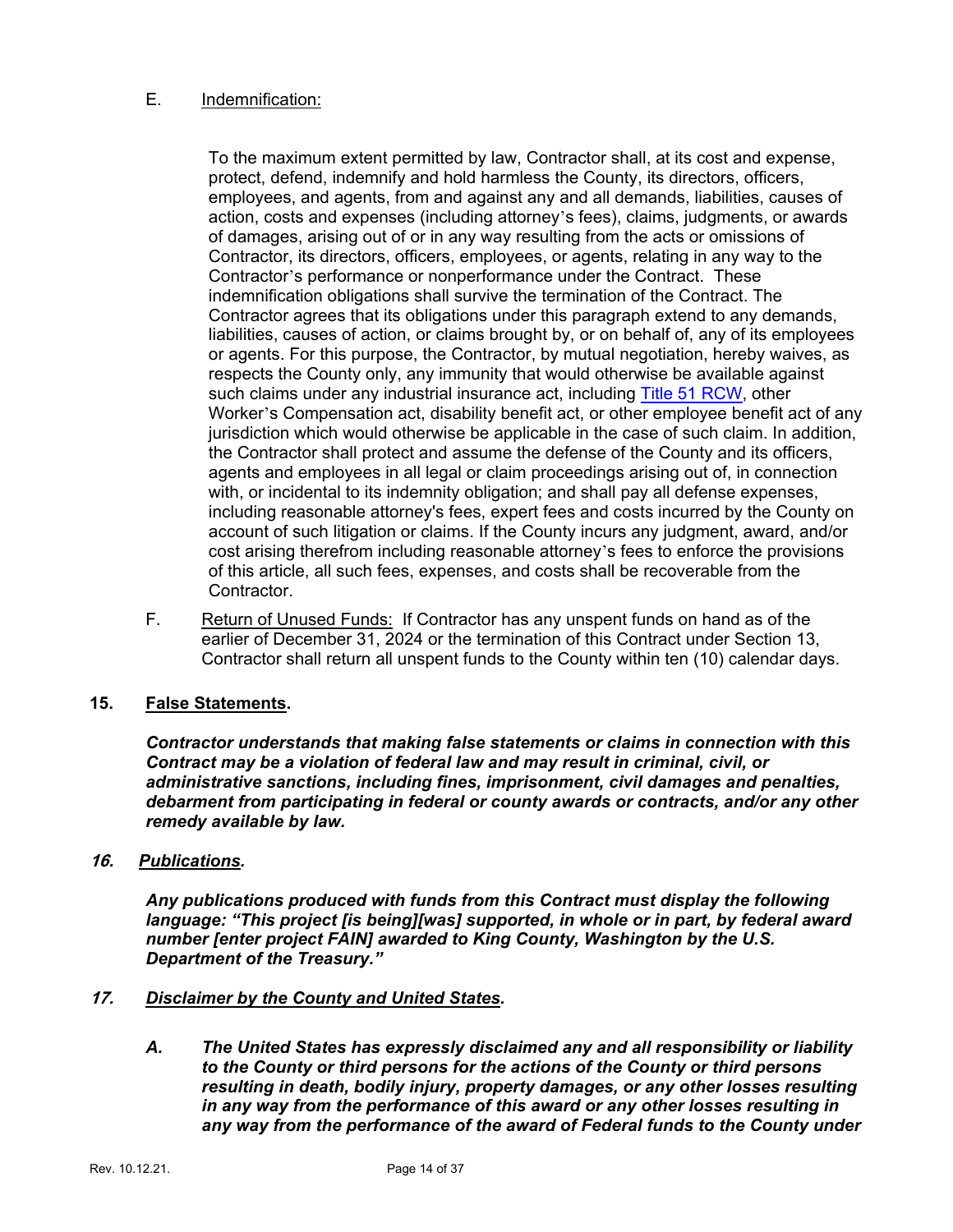*section 603(c) of the Act, or any contract or subcontract under such award.*

- *B. The County expressly disclaims any and all responsibility or liability to the Contractor or third persons for the actions of the Contractor or third persons resulting in death, bodily injury, property damages, or any other losses resulting in any way from the performance of this Contract or any other losses resulting in any way from the performance of the Contract, or any subcontract thereto.*
- *C. This Contract does not in any way establish an agency relationship between or among the United States, the County, and/or Contractor.*

### **18.** *Protection for Whistleblowers.*

- *A. In accordance with 41 U.S.C. § 4712, Contractor may not discharge, demote, or otherwise discriminate against an employee in reprisal for disclosing to any of the list of persons or entities provided below, information that the employee reasonably believes is evidence of gross mismanagement of a federal contract or grant, a gross waste of federal funds, an abuse of authority relating to a federal contract or grant, a substantial and specific danger to public health or safety, or a violation of law, rule, or regulation related to a federal contract (including the competition for or negotiation of a contract) or grant.*
- *B. The list of persons and entities referenced in the paragraph above includes the following:*
	- *i. A member of Congress or a representative of a committee of Congress;*
	- *ii. An Inspector General;*
	- *iii. The Government Accountability Office;*
	- *iv. A Treasury employee responsible for contract or grant oversight or management;*
	- *v. An authorized official of the Department of Justice or other law enforcement agency;*
	- *vi. A court or grand jury; or*
	- *vii. A management official or other employee of Contractor, contractor, or subcontractor who has the responsibility to investigate, discover, or address misconduct.*
- *C. Contractor shall inform its employees in writing of the rights and remedies provided under this section, in the predominant native language of the workforce.*

### **19.** *Increasing Seat Belt Use in the United States.*

*Pursuant to Executive Order 13043, 62 FR 19217 (Apr. 18, 1997), Contractor is encouraged to adopt and enforce on-the-job seat belt policies and programs for its their employees when operating company-owned, rented or personally owned vehicles.*

**20.** *Reducing Text Messaging While Driving.*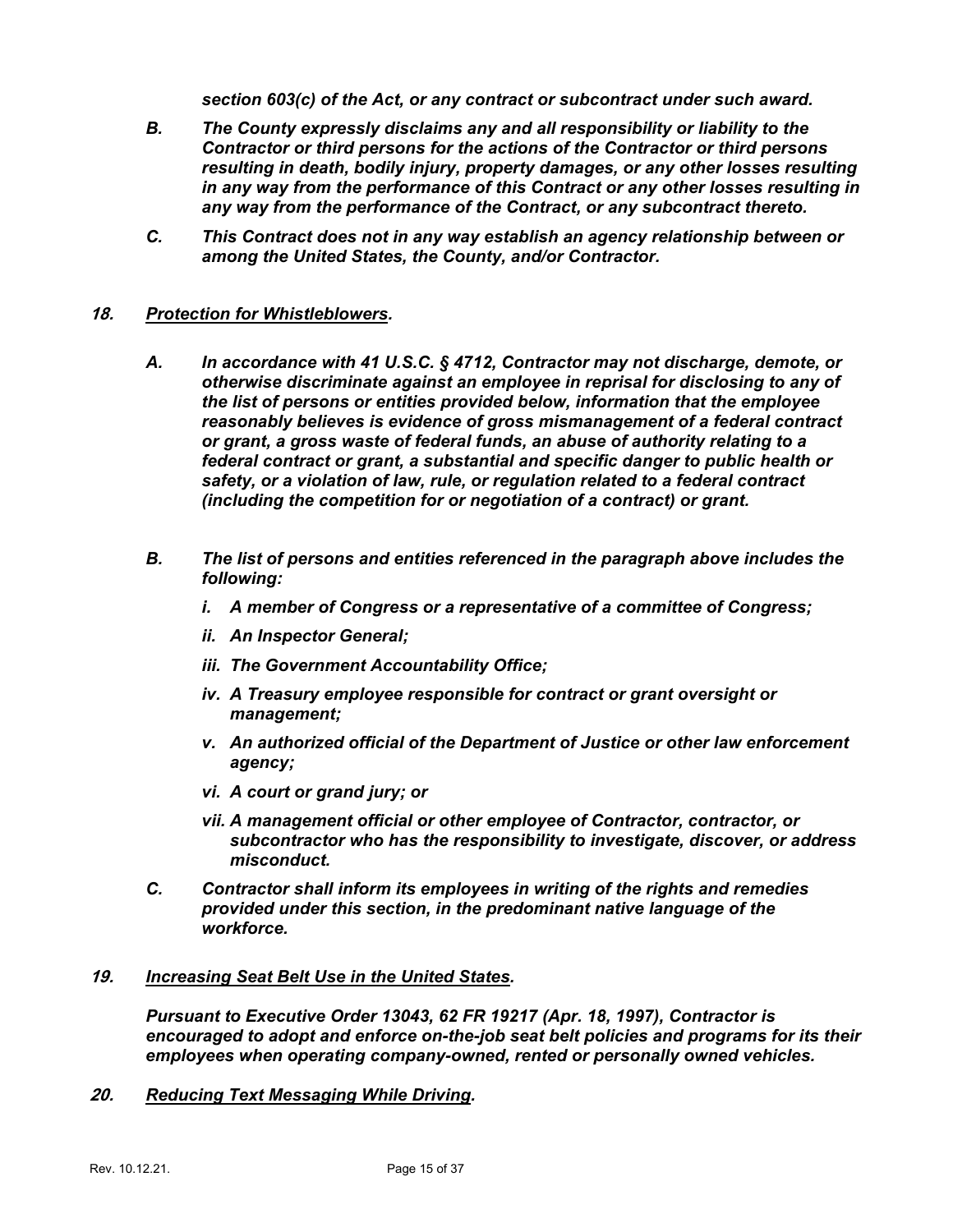*Pursuant to Executive Order 13513, 74 FR 51225 (October 6, 2009), Contractor is encouraged to adopt and enforce policies that ban text messaging while driving, and to establish workplace safety policies to decrease accidents caused by distracted drivers.* 

### **21. Insurance Requirements.**

Upon execution of this Contract, the Contractor, at its own cost, shall have procured and will maintain for the duration of this Contract, insurance as required in this Section 21. The Contractor shall furnish the County with certificates of insurance and endorsements certifying the issuance of all insurance required herein. All such evidence of insurance shall be signed by a properly authorized officer, agent, general agent, or qualified representative of the insurer(s), shall set forth the name of the insured(s), the type and amount of insurance, the location and operations to which the insurance applies, the inception and expiration dates, shall specify the form number of any endorsements issued to satisfy this Contract's insurance requirements, and state that the County shall receive notice at least thirty (30) days prior to the effective date of any cancellation, lapse, or material change in the policy. Contractor shall obtain and provide to the County, upon County's request, that same documentation regarding the insurance held by any Subcontractor that is not insured under Contractor's insurance.

In the event of a loss, County reserves the right to require complete, certified copies of all required insurance policies, including endorsements and riders, which may be redacted of any confidential or proprietary information. Contractor shall deliver such policies to the County within five (5) business days of County's request.

County's receipt or acceptance of Contractor's or any Subcontractor's evidence of insurance at any time without comment or objection, or County's failure to request certified copies of such insurance does not waive, alter, modify, or invalidate any of the insurance requirements set forth in this Section or, consequently, constitute County's acceptance of the adequacy of Contractor's or any Subcontractor's insurance or preclude or prevent any action by County against Contractor for breach of the requirements of this Section.

Each insurance policy shall be written on an "occurrence" form/basis; excepting that insurance for professional liability (errors and omissions), will be acceptable on a "claims made" form/basis.

If coverage is approved and purchased on a "claims made" form/basis, the coverage provided under that insurance policy shall be maintained either through policy renewals, or through the purchase of a tail/extended reporting period, if such renewals are unavailable, for not less than three (3) years from the date of completion of the Work which is the subject of this Contract. All insurance written on a "claims made" form/basis must have its policy inception or retroactive date be no later than the Effective Date of the Contract, unless otherwise in writing by the County's Risk Management Office.

By requiring such minimum insurance coverage, the County shall not be deemed or construed to have assessed the risks that may be applicable to the Contractor, or that of any Subcontractor, under this Contract or in any way limit County's potential recovery to insurance limits required hereunder. To the contrary, this Contract's insurance requirements may not in any way be construed as limiting any potential liability to County or County's recovery from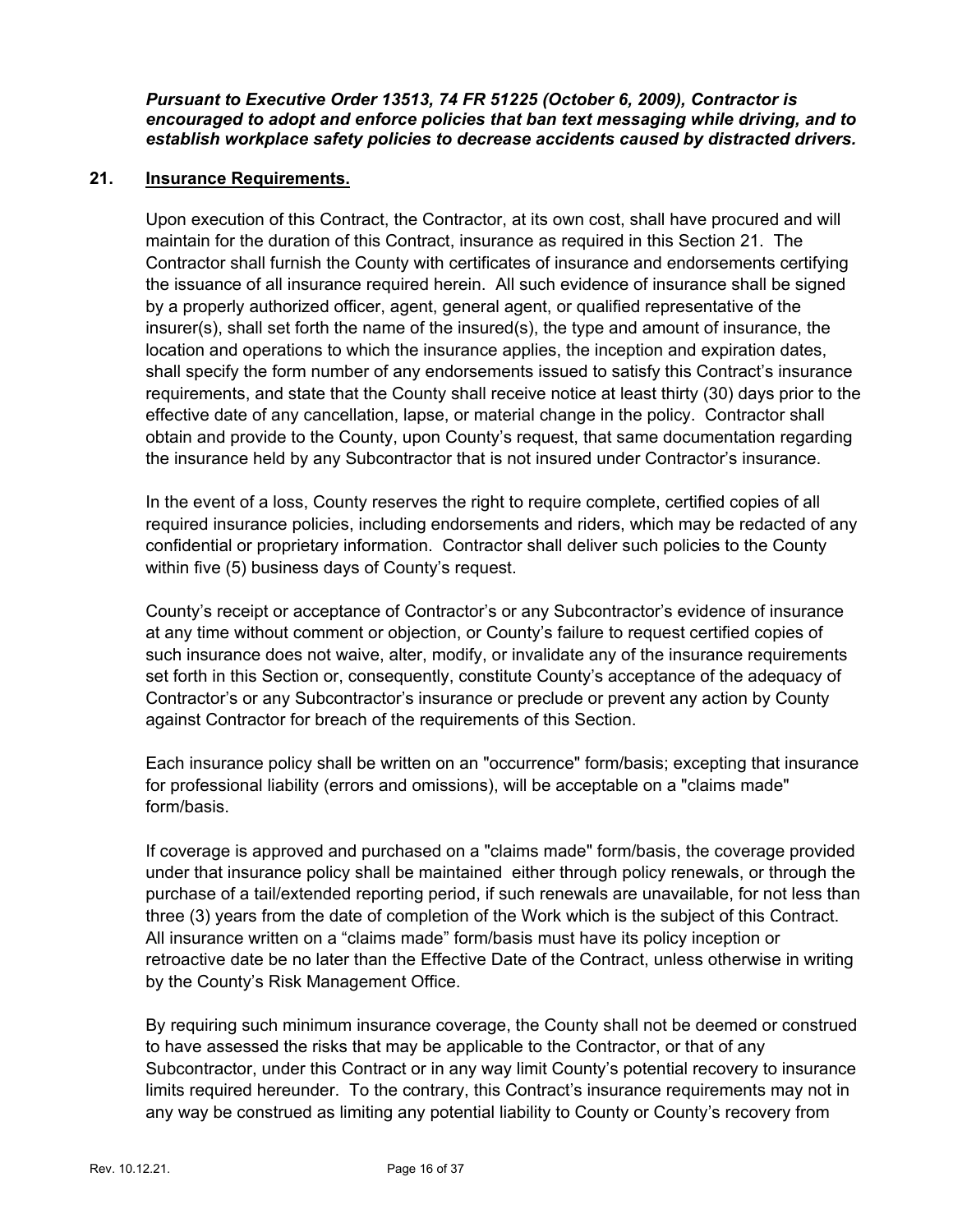Contractor. Contractor and its Subcontractor(s) shall assess their own risks and if they deem appropriate and/or prudent, maintain greater limits and/or broader coverage.

Nothing contained within these insurance requirements shall be deemed to limit the scope, application and/or limits of the coverage afforded, which coverage will apply to each insured to the full extent provided by the terms and conditions of the policy(s). Nothing contained within this provision shall affect and/or alter the application of any other provision contained within this Contract.

A. Minimum Scope and Limits of Insurance

The Contractor shall maintain the following types of insurance and minimum insurance limits and requirements:

- i. Commercial General Liability: \$ per occurrence and \$ and in the aggregate for bodily injury, personal and advertising injury, and property damage. Coverage shall be at least as broad as that afforded under ISO form number CG 00 01 current edition. Such insurance shall include coverage for, but not limited to, ongoing operations, products and completed operations, and contractual liability. Such limits may be satisfied by a single primary limit or by a combination of separate primary and umbrella or excess liability policies, provided that coverage under the latter shall be at least as broad as that afforded under the primary policy and satisfy all other requirements applicable to liability insurance including but not limited to additional insured status to the County.
- ii. Professional Liability (Errors and Omissions):  $\sin$  per claim and in the aggregate.
- iii. Automobile Liability: \$ combined single limit per accident for bodily injury and property damage. Coverage shall be at least as broad as that afforded under ISO form number CA 0001 current edition, covering BUSINESS AUTO COVERAGE, symbol 1 "any auto"; or the combination of symbols 2, 8, and 9. Such limits may be satisfied by a single primary limit or by a combination of separate primary and umbrella or excess liability policies, provided that coverage under the latter shall be at least as broad as that afforded under the primary policy.
- iv. Workers Compensation: Workers Compensation coverage, as required by the Industrial Insurance Act of the State of Washington, as well as any similar coverage required for this Work and Services by applicable federal or "Other States" State law.
- v. Employers Liability or "Stop Gap" coverage: \$ each occurrence and shall be at least as broad as the protection provided by the Workers Compensation policy Part 2 (Employers Liability), or, in states with monopolistic state funds, the protection provided by the "Stop Gap" endorsement to the General Liability policy Part 2 (Employers Liability), or, in states with monopolistic state funds, the protection provided by the "Stop Gap" endorsement to the General Liability policy.
- B. Other Insurance Provisions and Requirements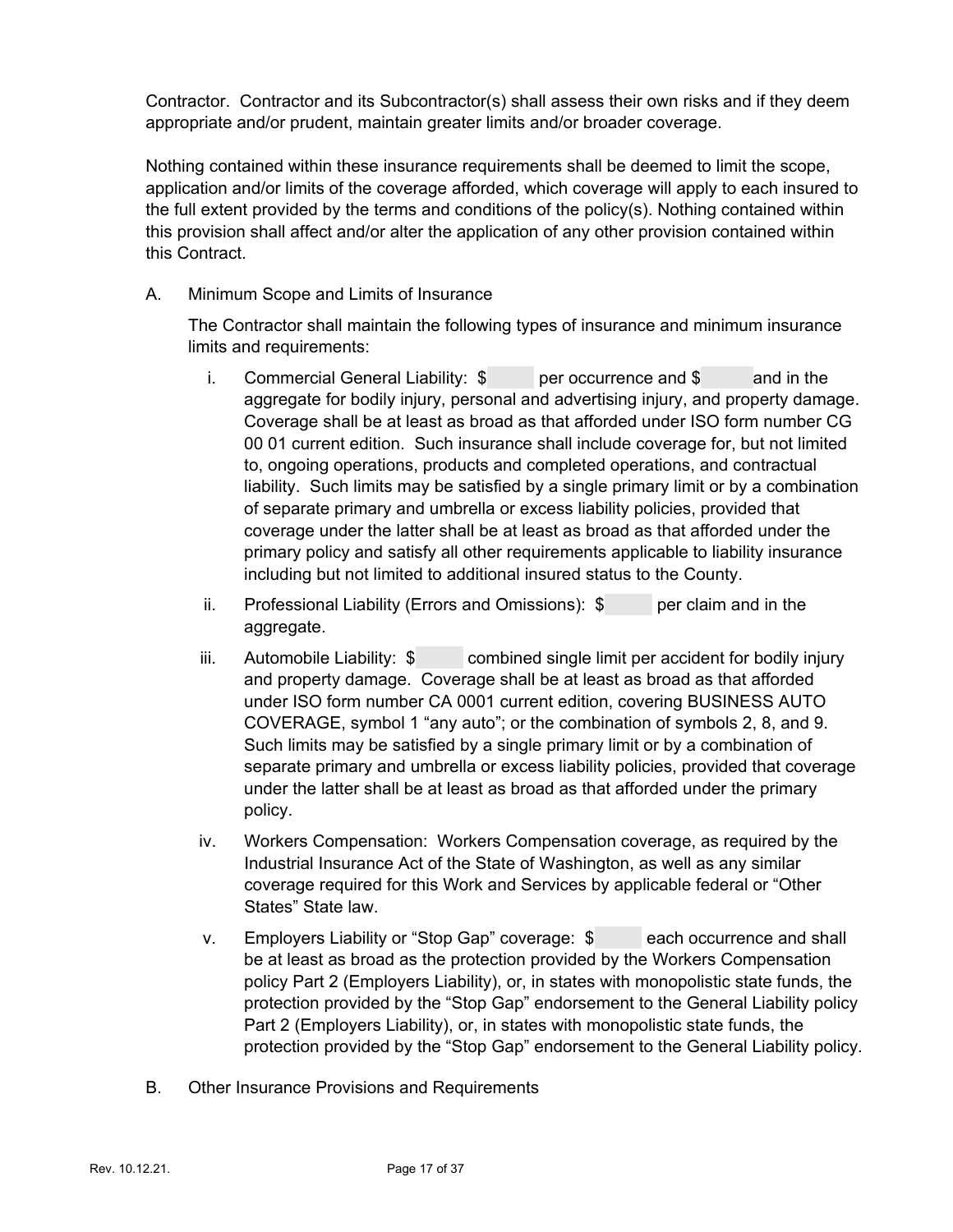- i. All required liability policies purchased and maintained by Contractor and any Subcontractor, except professional liability (errors and omissions) and workers compensation policies, shall contain or be endorsed to contain the following provisions:
	- (1) The County, its officials, employees and agents shall be covered as additional insured, for full coverage and policy limits, as respects liability arising out of ongoing and completed Work performed by or on behalf of the Contractor, or its agents, representatives, employees or Subcontractor(s) in connection with this Contract. Coverage can be provided in the form of an endorsement to the Contractor's insurance, at least as broad as ISO form CG 20 10 11 85, or if not available, using the following ISO forms (or their substantive equivalent):
		- i. CG 20 100, CG 20 26, CG 20 33, or CG 20 38, and,
		- ii. CG 20 37 (if applicable), and,
		- iii. CG 20 15 (if applicable)

### **The County requires the endorsement(s) to complete the Contract.**

- ii. All required liability policies purchased and maintained by Contractor or any Subcontractor(s) shall contain or be endorsed to contain the following provisions:
	- (1) Coverage shall be primary insurance as respect the County, its officials, employees, and agents. Any insurance or self-insurance maintained by the County, its officials, employees, or agents shall not contribute with the Contractor's or Subcontractor's insurance or benefit the Contractor or any Subcontractor, or their respective insurers in any way.
	- (2) Insurance shall expressly state that it applies separately to each insured and additional insured against whom a claim is made and/or lawsuit is brought, except with respect to the limits of the insurer's liability.
- C. Deductibles and Self-Insured Retentions.

Any deductibles or self-insured retentions of the policies shall not in any way limit the County's right to coverage under the required insurance, or to Contractor's or any Subcontractor's liability to the County, and shall in all instances be the sole responsibility of Contractor or Subcontractor.

D. Acceptability of Insurers.

Unless otherwise approved by the County, insurance coverage is to be placed with insurers with an A.M. Best rating of no less than A:VIII. Professional Liability (Errors and Omissions) insurance coverage may be placed with insurers with an A.M. Best rating of  $B+$ .

If at any time any of the foregoing policies fail to meet the above stated requirements, the Contractor shall, upon notice to that effect from the Count, promptly obtain a new policy, and shall submit the same to the County, with the appropriate certificates and endorsements, for review.

E. Subcontractors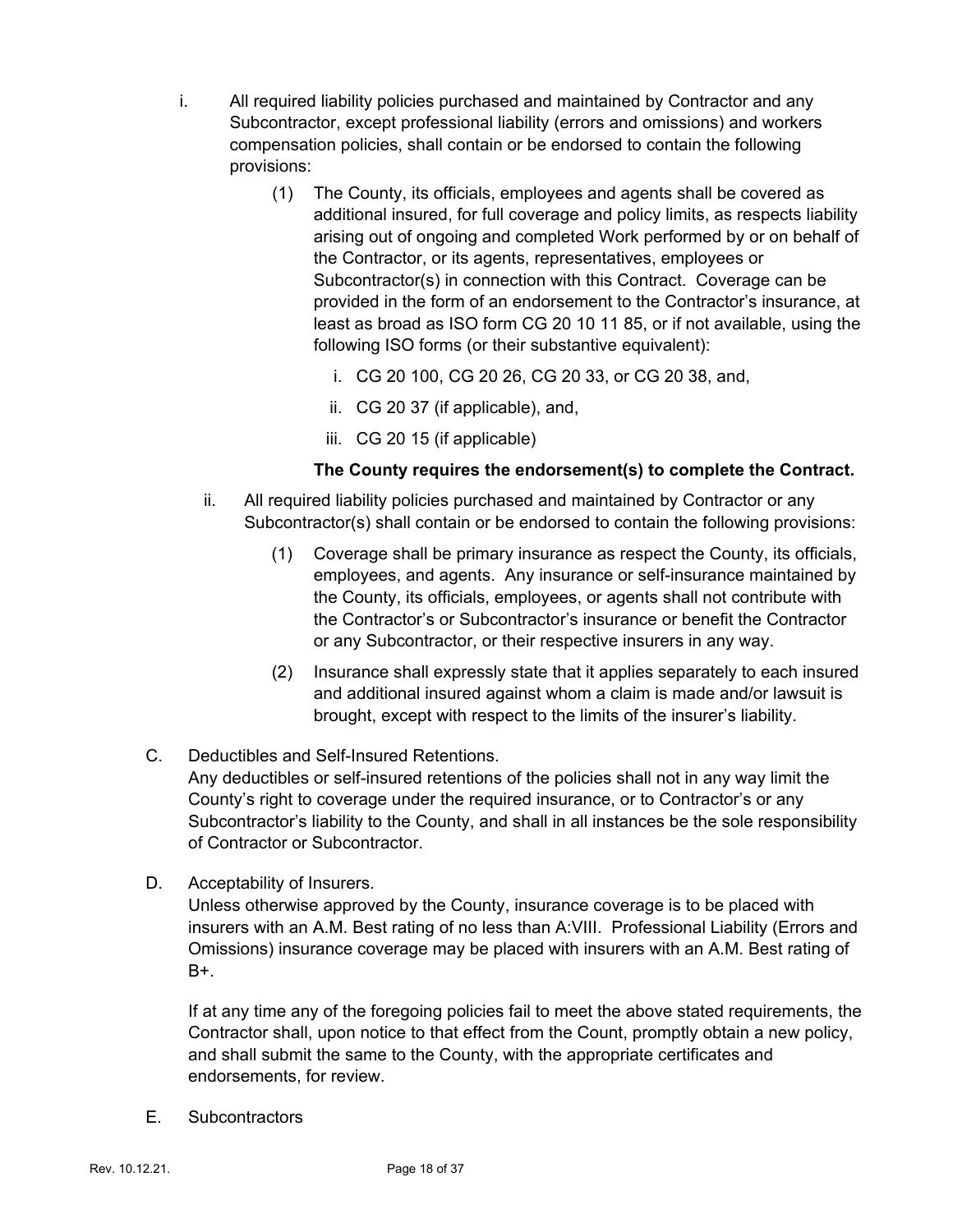The Contractor shall include all Subcontractors as insureds under its policies or, alternatively, the Contractor must require each of its Subcontractors to procure and maintain appropriate and reasonable insurance coverage and insurance limits to cover each of the Subcontractor's liabilities given the Subcontractor's scope of work and the services being provided herein. To the extent reasonably commercially available, insurance maintained by any Subcontractor must comply with the specified requirements of section 21 (inclusive) above, including the requirement that all liability insurance policies (except Professional Liability and Workers Compensation) provided by the Subcontractor(s) must include County, its officials, agents, and employees as additional insured for full coverage and policy limits. Contractor is obligated to require and verify that each Subcontractor maintains the required insurance and ensure that County is included as additional insured. Upon request by County, and within five (5) business days, Contractor must provide evidence of each Subcontractor's insurance coverage, including endorsements.

### F. Work Site Safety

The Contractor shall have the "right to control" and bear the sole responsibility for the job site conditions, and job site safety. The Contractor shall comply with all applicable federal, state, and local safety regulations governing the job site, employees, and Subcontractors. The Contractor shall be responsible for the Subcontractor's compliance with these provisions.

### **22. Assignment.**

Contractor shall not assign any interest, obligation or benefit under or in this Contract or transfer any interest in the same, whether by assignment or novation, without prior written consent of the County. If assignment is approved, this Contract shall be binding upon and inure to the benefit of the successors of the assigning party upon the written agreement by assignee to assume and be responsible for the obligations and liabilities of the Contract, known and unknown, and applicable law.

If at any time during the Contract term the Contractor experiences a change in its name or federal tax status either through acquisition, novation, assignment, re-organization or some other change that affects its Taxpayer Identification Number (TIN) or Tax Reporting Name, it shall notify King County immediately upon the information becoming publicly available. This notification shall be sent by the Contractor to the current King County Contract Specialist via email along with:

- A. Any official announcements from the firm's representative(s) regarding the changes;
- B. A new King County W-9, located at: [https://www.kingcounty.gov/~/media/depts/finance/procurement/forms/KC-](https://www.kingcounty.gov/%7E/media/depts/finance/procurement/forms/KC-W9.ashx?la=en)[W9.ashx?la=en.](https://www.kingcounty.gov/%7E/media/depts/finance/procurement/forms/KC-W9.ashx?la=en) Instructions for completing the document can be found at: [https://www.kingcounty.gov/~/media/depts/finance/procurement/forms/KC-](https://www.kingcounty.gov/%7E/media/depts/finance/procurement/forms/KC-W9_Instructions_for_Business.ashx?la=en)[W9\\_Instructions\\_for\\_Business.ashx?la=en](https://www.kingcounty.gov/%7E/media/depts/finance/procurement/forms/KC-W9_Instructions_for_Business.ashx?la=en)
- C. A current statement, listing of unfilled orders and electronic versions of all outstanding invoices and credit memos at the time of the change shall be provided to the Contract Specialist as soon as possible.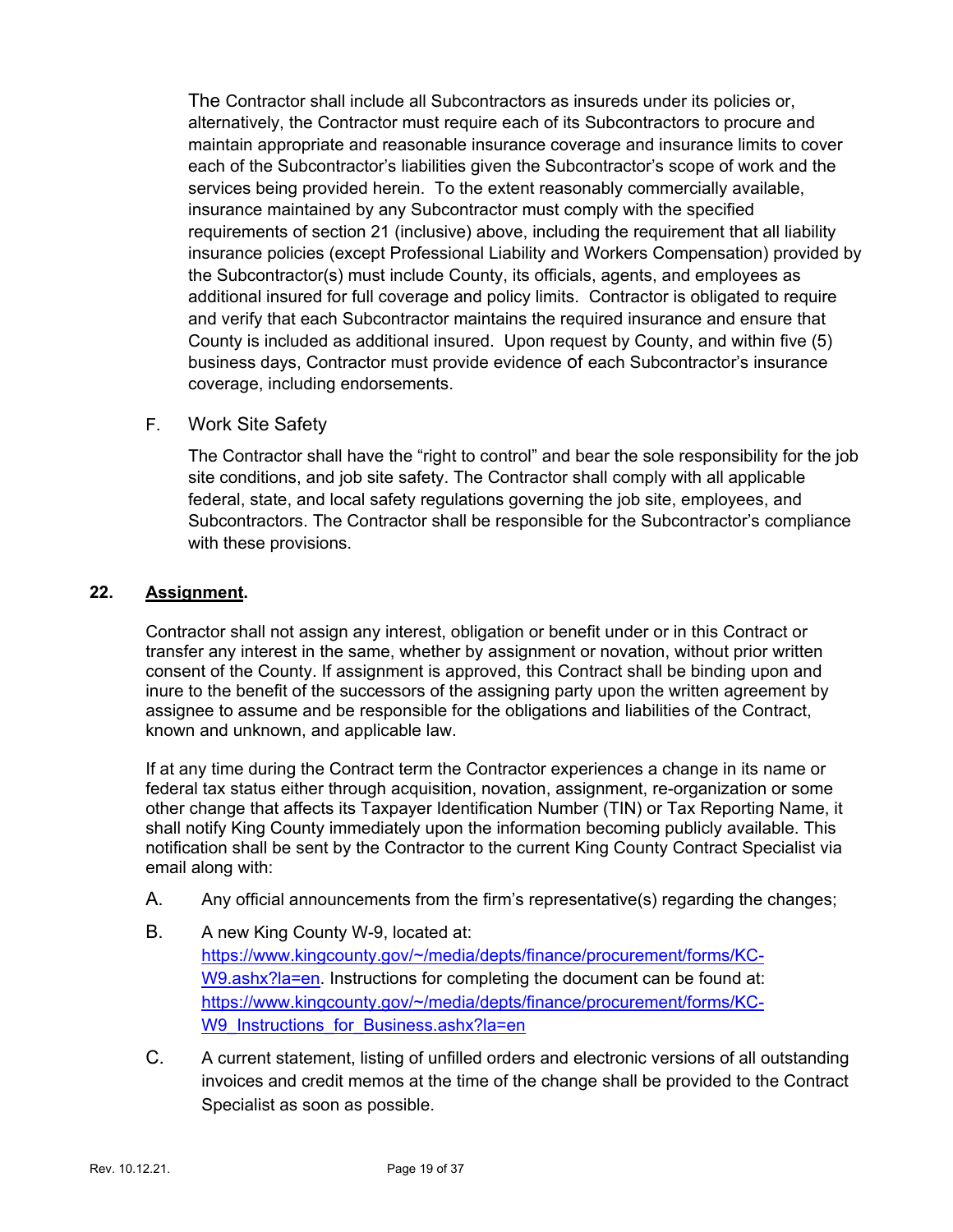Any delay on the part of the Contractor to provide these items to the Contract Specialist may result in the delay of payment and orders. The County may create a new contract number to replace the existing one. All future orders and Contracts Amendments will reference the new contract number.

### **23. Subcontracting.**

### A. Written Consent of the County:

The Contractor shall not subcontract any portion of this Contract or transfer or assign any claim arising pursuant to this Contract without the written consent of the County. The County's consent must be sought in writing by the Contractor not less than 15 days prior to the date of any proposed subcontract.

The rejection or approval by the County of any subcontractor or the termination of a subcontractor will not relieve Contractor of any of its responsibilities under the Contract, nor be the basis for additional charges to the County.

In no event will the existence of the subcontract operate to release or reduce the liability of Contractor to the County for any breach in the performance of Contractor's duties.

The County has no contractual obligations to any subcontractor or vendor under contract to the Contractor. Contractor is fully responsible for all contractual obligations, financial or otherwise, to its subcontractors.

### B. "Subcontract" Defined:

"Subcontract" shall mean any agreement between the Contractor and a subcontractor or between subcontractors that is based on this Contract, provided that the term "subcontract" does not include the purchase of (1) support services not related to the subject matter of this Contract, or (2) supplies.

### C. Required Clauses for Subcontracts:

The Contractor shall include Sections:

| <b>Section #</b> | <b>Description</b>                                         |
|------------------|------------------------------------------------------------|
|                  | Contractor capacity, technical assistance, compliance with |
|                  | Act and Definitions section                                |
| 5                | Internal Control and Accounting System                     |
| 7                | <b>Maintenance of Records</b>                              |
| 8                | Evaluations and Inspections                                |
| 11               | <b>Financial Report Submission</b>                         |
| 14               | <b>Hold Harmless and Indemnification</b>                   |
| 15               | <b>False Statements</b>                                    |
| 16               | <b>Publications</b>                                        |
| 17               | Disclaimer by the County and United States                 |
| 18               | <b>Protection of Whistleblowers</b>                        |
| 19               | Increasing Seat Belt Use in the United States              |
| 20               | Reducing Text Messaging While Driving                      |
| 21               | <b>Insurance Requirements</b>                              |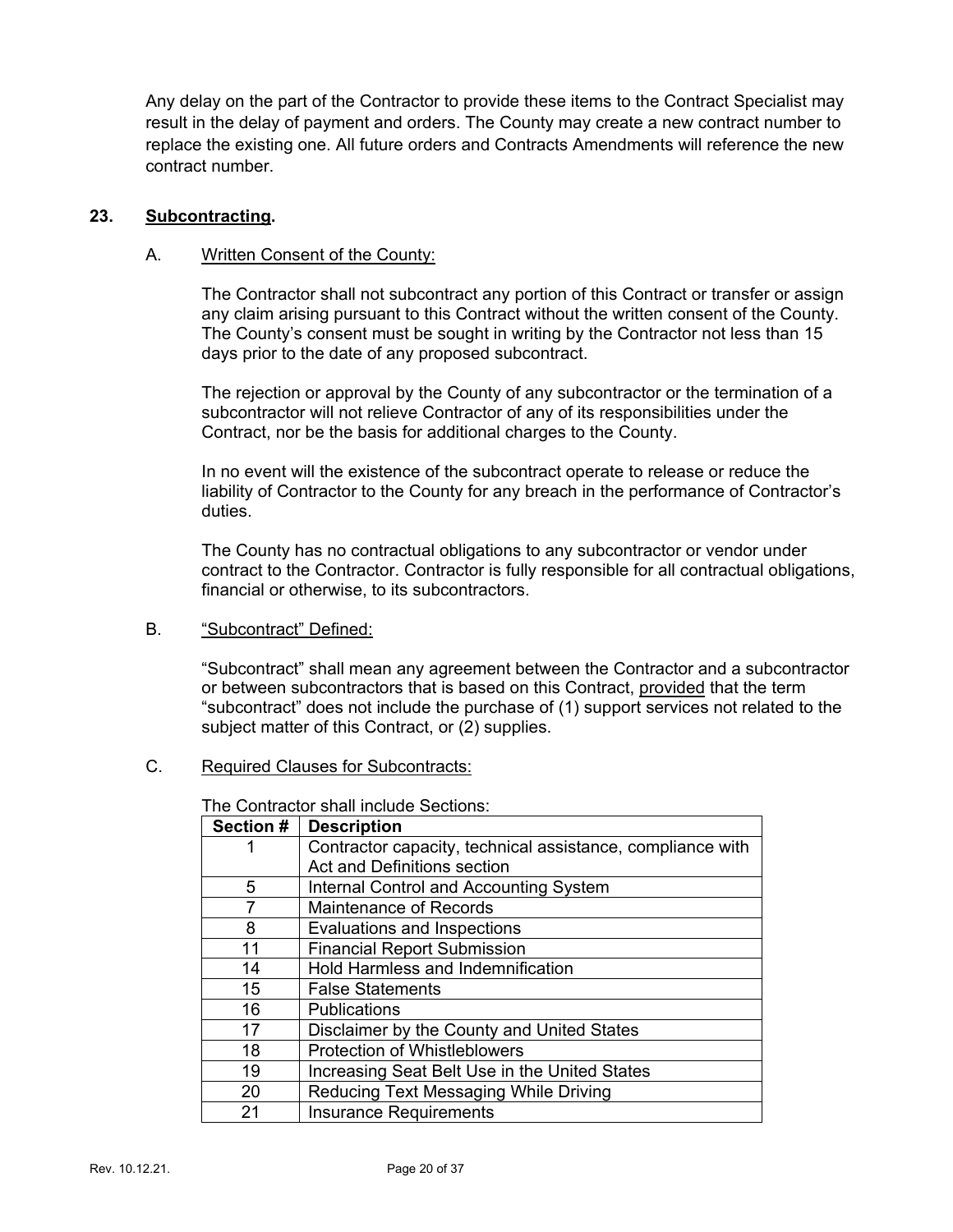| 23 | Subcontracting                                        |
|----|-------------------------------------------------------|
| 24 | Nondiscrimination and Payment of a Living Wage        |
| 25 | <b>Conflict of Interest</b>                           |
| 34 | Services Provided in Accordance with Law and Rule and |
|    | Regulation                                            |
| 35 | Applicable Law                                        |
| 40 | Payment Procedures: Prompt Payment for Subcontractors |
| 46 | <b>Background Checks</b>                              |
| 47 | Subaward Language                                     |

in every subcontract or purchase agreement for services that relate to the subject matter of this Contract.

D. Required Language for Subcontracts:

The Contractor shall include the following language verbatim in every subcontract for services which relate to the subject matter of this Contract:

"Subcontractor shall protect, defend, indemnify, and hold harmless King County, its officers, employees and agents from any and all costs, claims, judgments, and/or awards of damages arising out of, or in any way resulting from the negligent act or omissions of subcontractor, its officers, employees, and/or agents in connection with or in support of this Contract. Subcontractor expressly agrees and understands that King County is a third-party beneficiary to its Contract with Contractor and shall have the right to bring an action against subcontractor to enforce the provisions of this paragraph."

### **24. Nondiscrimination and Payment of a Living Wage.**

- A. The Contractor shall comply with all applicable federal, state and local laws regarding discrimination, including those set forth in this Section.
- B. Nondiscrimination:

During performance of the Contract, the Contractor shall not discriminate against any employee or applicant for employment because of the employee's or applicant's sex, race, color, marital status, national origin, religious affiliation, disability, sexual orientation, gender identity or expression or age except by minimum age and retirement provisions, unless based upon a bona fide occupational qualification. The Contractor will make equal employment opportunity efforts to ensure that applicants and employees are treated equitably, without regard to their sex, race, color, marital status, national origin, religious affiliation, disability, sexual orientation, gender identity or expression or age.

### C. Payment of a Living Wage:

In accordance with [King County Living Wage Ordinance 17909,](https://www.kingcounty.gov/%7E/media/depts/finance/procurement/Documents/17909.ashx?la=en) for contracts for services with an initial or amended value of \$100,000 or more, the Contractor shall pay, and require all subcontractors to pay, a living wage to employees for each hour the employee performs a Measurable Amount of Work on this Contract. The requirements of the ordinance, including payment schedules, are detailed at [https://www.kingcounty.gov/depts/finance-business-operations/procurement/about-](https://www.kingcounty.gov/depts/finance-business-operations/procurement/about-us/Living-Wage.aspx)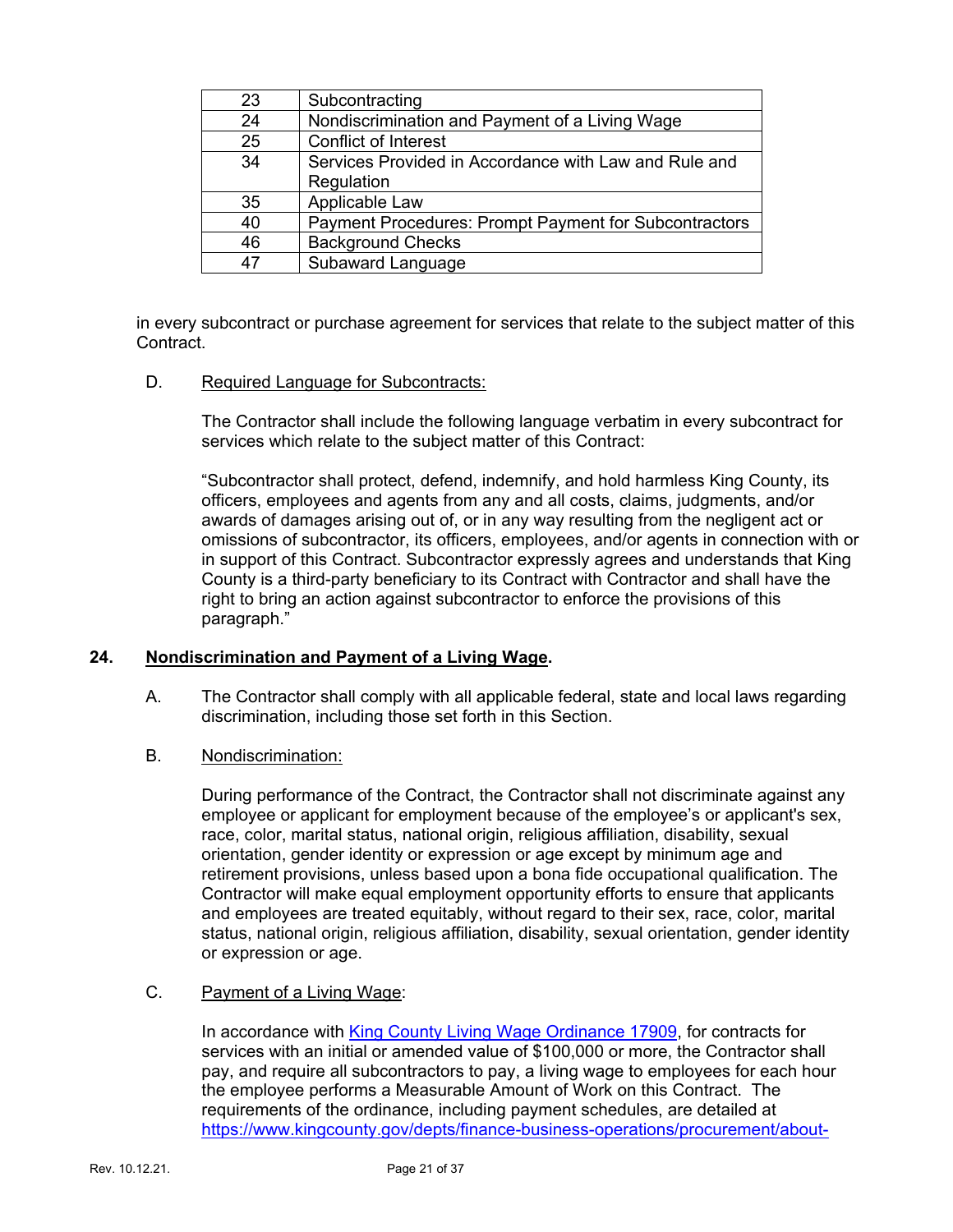### [us/Living-Wage.aspx.](https://www.kingcounty.gov/depts/finance-business-operations/procurement/about-us/Living-Wage.aspx)

Violations of this requirement may result in disqualification of the Contractor from bidding on or being awarded a County contract for up to two years; contractual remedies including, but not limited to, liquidated damages and/or termination of the Contract; remedial action as set forth in public rule; and other civil remedies and sanctions allowed by law.

### D. Equal Employment Opportunity Efforts:

The Contractor will undertake, and require all Subcontractors to undertake equal employment opportunity efforts to ensure that applicants and employees are treated, without regard to their sex, race, color, marital status, national origin, religious affiliation, disability, sexual orientation, gender identity or expression or age. Equal employment opportunity efforts shall include, but not be limited to, the following: employment, upgrading, demotion or transfer; recruitment or recruitment advertising; layoff or termination; rates of pay or other forms of compensation; and selection for training, including apprenticeships. The Contractor agrees to post, and to require Subcontractors to post in conspicuous places available to employees and applicants for employment notices setting forth this nondiscrimination clause. In accordance with KCC 12.16.010.J, "equal employment opportunity efforts" shall mean active efforts to ensure equal opportunity in employment that is free from all forms of discrimination.

Ref: KCC 12.16.020.

### E. Nondiscrimination in Subcontracting Practices:

During the term of this Contract, the Contractor shall not create barriers to open and fair opportunities to participate in County contracts or to obtain or compete for contracts and subcontracts as sources of supplies, equipment, construction and services. In considering offers from and doing business with subcontractors and suppliers, the Contractor shall not discriminate against any person because of their sex, race, color, marital status, national origin, religious affiliation, disability, sexual orientation, gender identity or expression or age except by minimum age and retirement provisions, unless based upon a bona fide occupational qualification.

### F. Small Contractors and Suppliers Policy:

### **Policy**

It is King County policy that Small Contractors and Suppliers (SCS) have equitable opportunities to participate in the performance of goods and services contracts issued by King County, and that contractors and subcontractors shall afford equal opportunity in employment while providing supplies and services for and to King County.

### **Inquiries and Information Regarding King County Certified SCS Firms**

Direct inquiries on how to apply for SCS certification, or to obtain a list of King County Certified Firms to the King County Business Development and Contract Compliance (BDCC) office by telephone at 206-477-9734. Information about becoming a King County Certified SCS Firm, as well as a Directory of King County Certified Firms is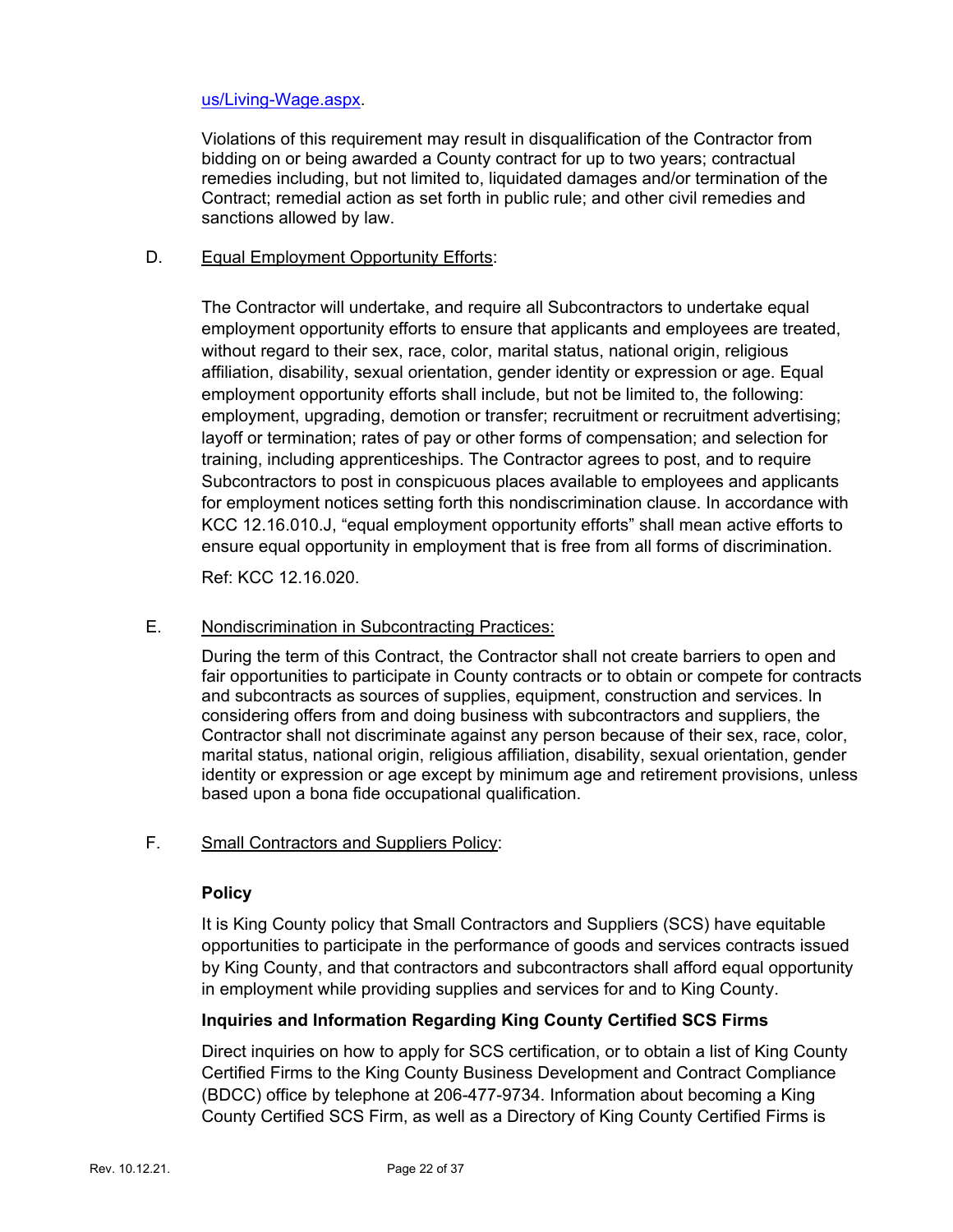available at: [http://www.kingcounty.gov/bdcc.](http://www.kingcounty.gov/bdcc)

### **25. Conflict of Interest.**

*Contractor understands and agrees it must maintain a conflict of interest policy consistent with 2 C.F.R. § 200.318(c) and that such conflict of interest policy is applicable to each activity funded under this award. Contractor and subrecipients must disclose in writing any potential conflict of interest affecting the awarded funds in accordance with 2 C.F.R. § 200.112.*

Entering into this Contract with the County requires that the Contractor agree to abide by certain provisions of the King County Employee Code of Ethics, including those relating to conflicts of interest and the employment of current or former County employees.

### A. Compliance with King County Code of Ethics:

The Contractor shall comply with applicable provisions of [King County Code](https://www.kingcounty.gov/%7E/media/independent/ombuds/KCC3-04.ashx?la=en) (KCC) [3.04.](https://www.kingcounty.gov/%7E/media/independent/ombuds/KCC3-04.ashx?la=en) Failure to comply with such requirements shall be a material breach of this contract, and may result in termination of this Contract and subject the Contractor to the remedies stated in this contract, or otherwise available to the County at law or in equity.

### B. Penalties:

The Contractor agrees, pursuant to [KCC 3.04.060,](https://www.kingcounty.gov/%7E/media/independent/ombuds/KCC3-04.ashx?la=en) that it will not willfully attempt to secure preferential treatment in its dealings with the County by offering any valuable consideration, thing of value or gift, whether in the form of services, loan, thing or promise, in any form to any county official or employee. The Contractor acknowledges that if it is found to have violated the prohibition found in this paragraph, its current contracts with the County will be cancelled and it shall not be able to bid on any County contract for a period of two years.

### C. Former King County Employees:

The Contractor acknowledges that, for one year after leaving County employment, a former County employee may not have a financial or beneficial interest in a contract or grant that was planned, authorized, or funded by a County action in which the former County employee participated during County employment. Contractor shall identify at the time of offer current or former County employees involved in the preparation of proposals or the anticipated performance of work if awarded the Contract. Failure to identify current or former County employees involved in this transaction may result in the County's denying or terminating this Contract. After Contract award, the Contractor is responsible for notifying the County's Project Manager of current or former County employees who may become involved in the Contract any time during the term of the Contract.

King County Consultant Disclosure - In accordance with King County Code 3.04.120, as a condition of award of a professional or technical services contract valued at \$50,000 or more, the Contractor agrees to sign, under penalty of perjury, a King County consultant disclosure form and file a copy with both the King County Board of Ethics and the office of the Executive. The Contractor agrees that, unless otherwise specified, any information required to be disclosed below shall cover the period twentyfour months before and including the date of filing the sworn statement.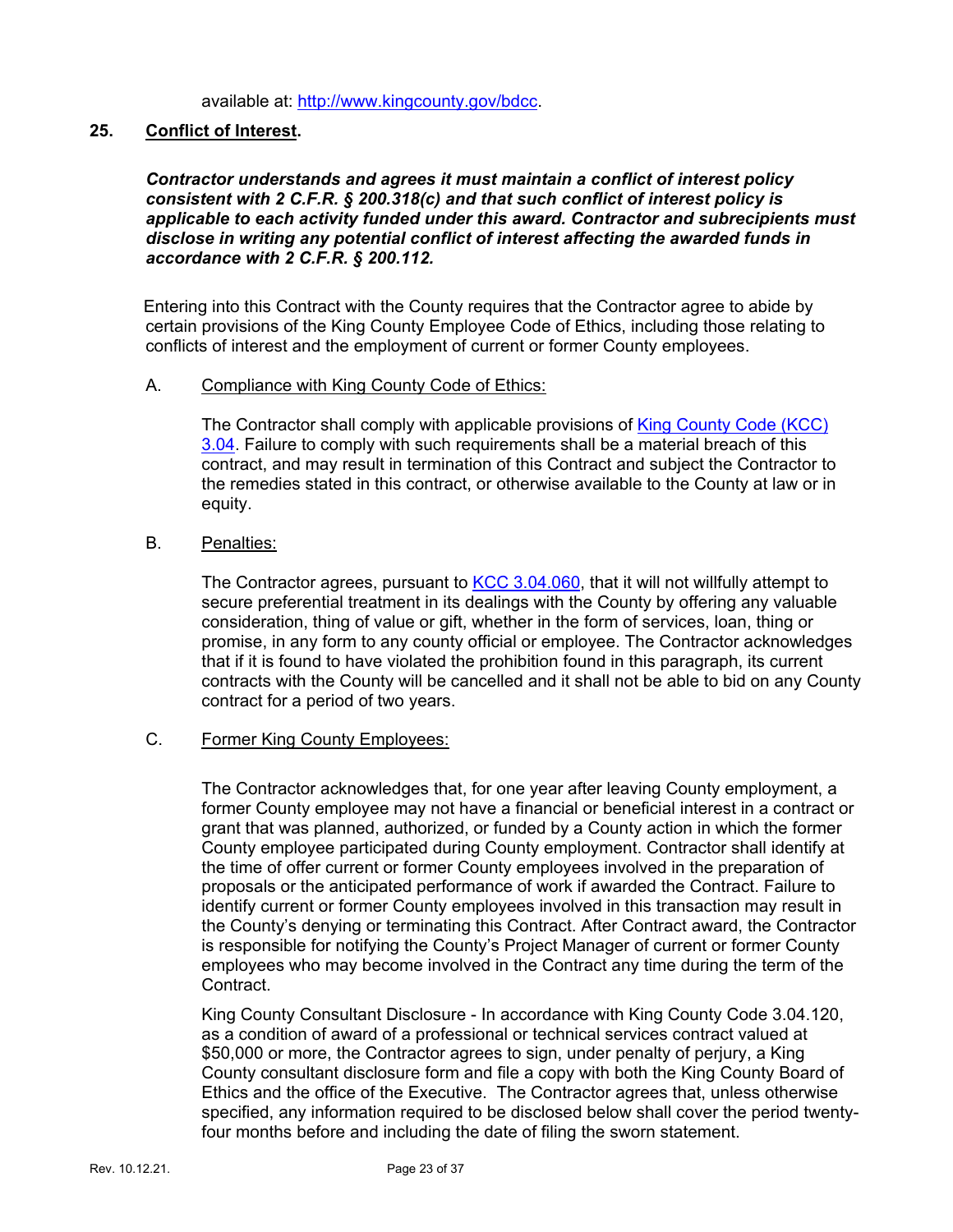- i. No County employee or any member of the County employee's immediate family holds an office or directorship in the Contractor;
- ii. No County employee or any member of the County employee's immediate family has a financial interest in the Contractor as identified below:
	- a. Ownership of over five percent of the stock or other form of interest in the Contractor; and
	- b. Receipt of any compensation, gift or thing of value from the Contractor;
- iii. No officer or director of the Contractor has had a position on any County board or commission, whether salaried or unsalaried, in the five years immediately preceding the present Contract.
- iv. Absent authorization for alternative compliance as referenced below, failure to comply with this provision shall be considered a material breach of this Contract, and may subject the Contractor to administrative sanctions and remedies for breach.
- v. Any other information known to the Contractor about any interest or relationship whatsoever between any County employee, including any member of his or her immediate family, and the Contractor, other than what is designated above.
- vi. Alternative Compliance. If a Contractor is seeking authorization from King County for alternative compliance with the requirements of the King County Consultant Disclosure, the Contractor must complete and return a King County Consultant Disclosure Form to King County. The Consultant Disclosure Form can be found at: [http://www.kingcounty.gov/~/media/depts/executive-services/risk](http://www.kingcounty.gov/%7E/media/depts/executive-services/risk-management/documents/financial-disclosure-consultant.ashx?la=en)[management/documents/financial-disclosure-consultant.ashx?la=en](http://www.kingcounty.gov/%7E/media/depts/executive-services/risk-management/documents/financial-disclosure-consultant.ashx?la=en)
- vii. All contracts between the Contractor and the County in the five years immediately preceding the presently contemplated contract, including the amount of money paid by the County to the Contractor, is maintained by Procurement & Payables.

### **26. Equipment Purchase, Maintenance, and Ownership.**

### A. Equipment Maintenance:

The Contractor agrees that when Contract funds are used to pay for all or part of the purchase costs of any equipment that costs \$5,000 or more per item, and the purchase of such equipment is identified in an exhibit to this Contract, such equipment is, upon the purchase or receipt, the property of the County and/or federal/state government. The Contractor shall be responsible for all proper care and maintenance of the equipment, including securing and insuring such equipment.

### B. Equipment Ownership:

The Contractor shall ensure that all such equipment is returned to the County or federal/state government upon termination of this Contract unless otherwise agreed upon by the parties.

### **27. Proprietary Rights.**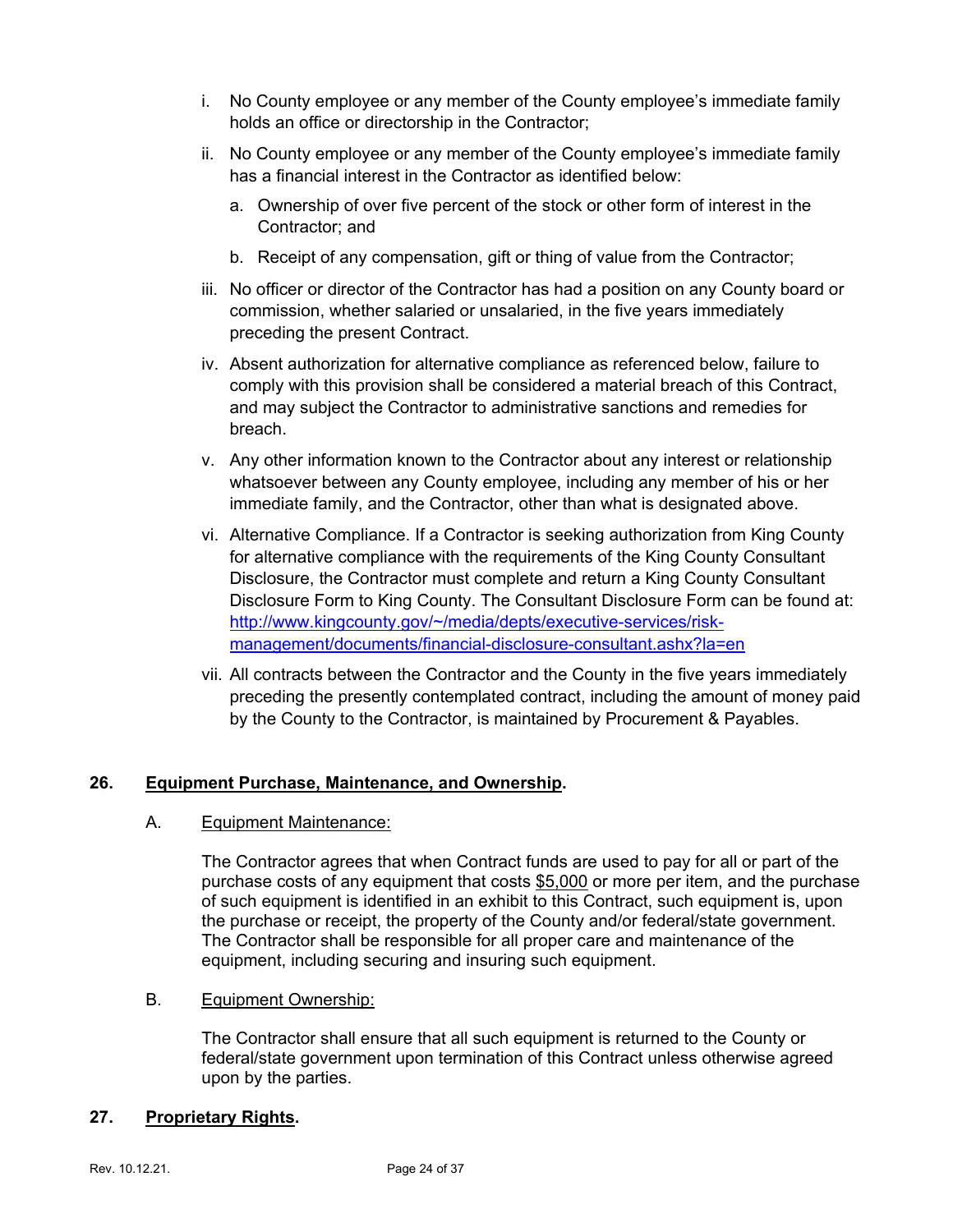### A. Ownership Rights of Materials Resulting from Contract:

Except as indicated below or as described in an Exhibit, the parties to this Contract hereby agree that if any patentable or copyrightable material or article should result from the work described herein, all rights accruing from such material or article shall be the sole property of the County. To the extent that any rights in such materials vest initially with the Contractor by operation of law or for any other reason, the Contractor hereby perpetually and irrevocably assigns, transfers and quitclaims such rights to the County. The County agrees to and does hereby grant to the Contractor a perpetual, irrevocable, nonexclusive, and royalty-free license to use and create derivative works, according to law, any material or article and use any method that may be developed as part of the work under this Contract.

### B. Ownership Rights of Previously Existing Materials:

The Contractor shall retain all ownership rights in any pre-existing patentable or copyrightable materials or articles that are delivered under this Contract, but do not originate from the work described herein. The Contractor agrees to and does hereby grant to the County a perpetual, irrevocable, nonexclusive, and royalty-free license to use and create derivative works, according to law, any pre-existing material or article and use any method that may be delivered as part of the work under this Contract.

### C. Continued Ownership Rights:

The Contractor shall sign all documents and perform other acts as the County deems necessary to secure, maintain, renew, or restore the rights granted to the County as set forth in this section.

### **28. Political Activity Prohibited.**

None of the funds, materials, property, or services provided directly or indirectly under this Contract shall be used for any partisan political activity or to further the election or defeat of any candidate for public office.

### **29. King County Recycled Product Procurement Policy.**

If paper copies are required, in accordance with [KCC 18.20,](https://kingcounty.gov/council/legislation/kc_code/21_Title_18.aspx) King County Sustainable Purchasing Policy, the Contractor shall use recycled paper, and both sides of sheets of paper whenever practicable, when submitting proposals, reports, and invoices.

### **30. Future Support.**

The County makes no commitment to support contracted services and assumes no obligation for future support of the contracted activity(-ies), except as expressly set forth in this Contract.

### **31. Entire Contract.**

The parties agree that this Contract is the complete expression of the described subject matter, and any oral or written representations or understandings not incorporated herein are excluded. Both parties recognize that time is of the essence in the performance of this Contract.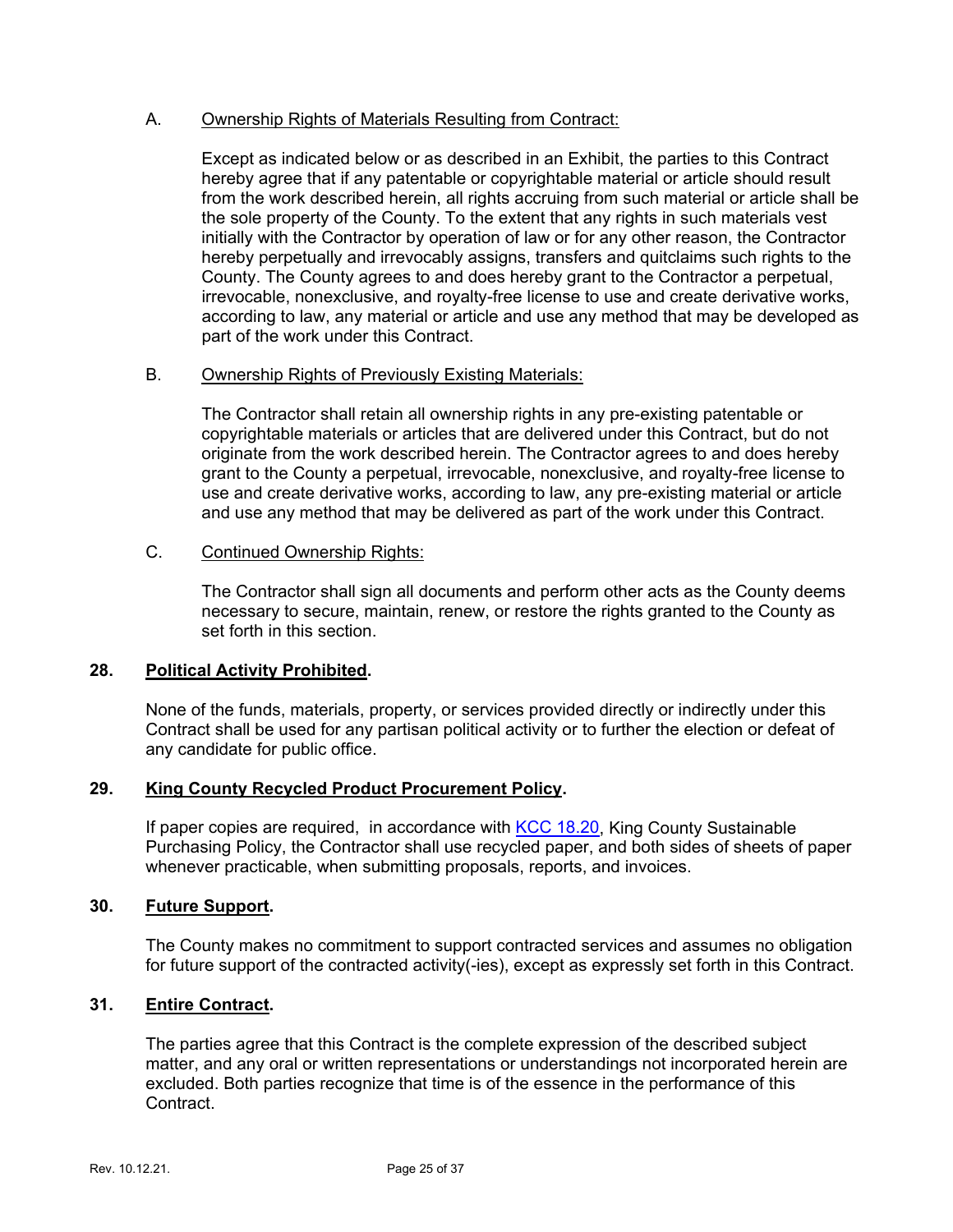### **32. Contract Amendments.**

Either party may request changes to this Contract. Proposed changes that are mutually agreed upon shall be incorporated only by written amendments to this Contract.

### **33. Notices.**

Whenever this Contract provides for notice by one party to another, such notice shall be in writing and directed to each party's contact representative indicated within the contract exhibits. Any time within which a party must take some action shall be computed from the date that any associated required notice is received by that party.

Unless otherwise specified in the Contract, all notices or documentation required or provided pursuant to this Contract shall be in writing and shall be deemed duly given when received at the addresses first set forth below via certified or registered first class mail, return receipt requested, personal delivery or electronic mail. However, if any of the following occur: "notice to cure" a default, Contractor communication in connection with an alleged default, or notice of termination, such notice or communication shall only be delivered personally, or by certified or registered first class mail, return receipt requested.

| <b>KING COUNTY</b>    | <b>CONTRACTOR</b>  |
|-----------------------|--------------------|
| Project Manager -     | [Contact Name]     |
|                       |                    |
|                       |                    |
| Seattle, WA           | [City], [State]    |
| $206 -$               | [Telephone Number] |
| xxxxxx@kingcounty.gov | [Email Address]    |
|                       | [Fax Number]       |

### **34. Services Provided in Accordance with Law and Rule and Regulation.**

The Contractor and any subcontractor agree to abide by the laws of the state of Washington, rules and regulations promulgated thereunder, and regulations of the state and federal governments, as applicable, which control disposition of funds granted under this Contract, all of which are incorporated herein by reference.

If there is an irreconcilable conflict between any of the language contained in any exhibit or attachment to this Contract, the language in the Contract shall control over the language contained in the exhibit or the attachment, unless the exhibit provision expressly indicates that it controls over inconsistent contract language. If there is conflict among requirements set forth in exhibits, language contained in the lower numbered exhibit shall control unless the higher numbered exhibit provision expressly indicates that it controls over inconsistent lower numbered exhibit language.

### **35. Applicable Law.**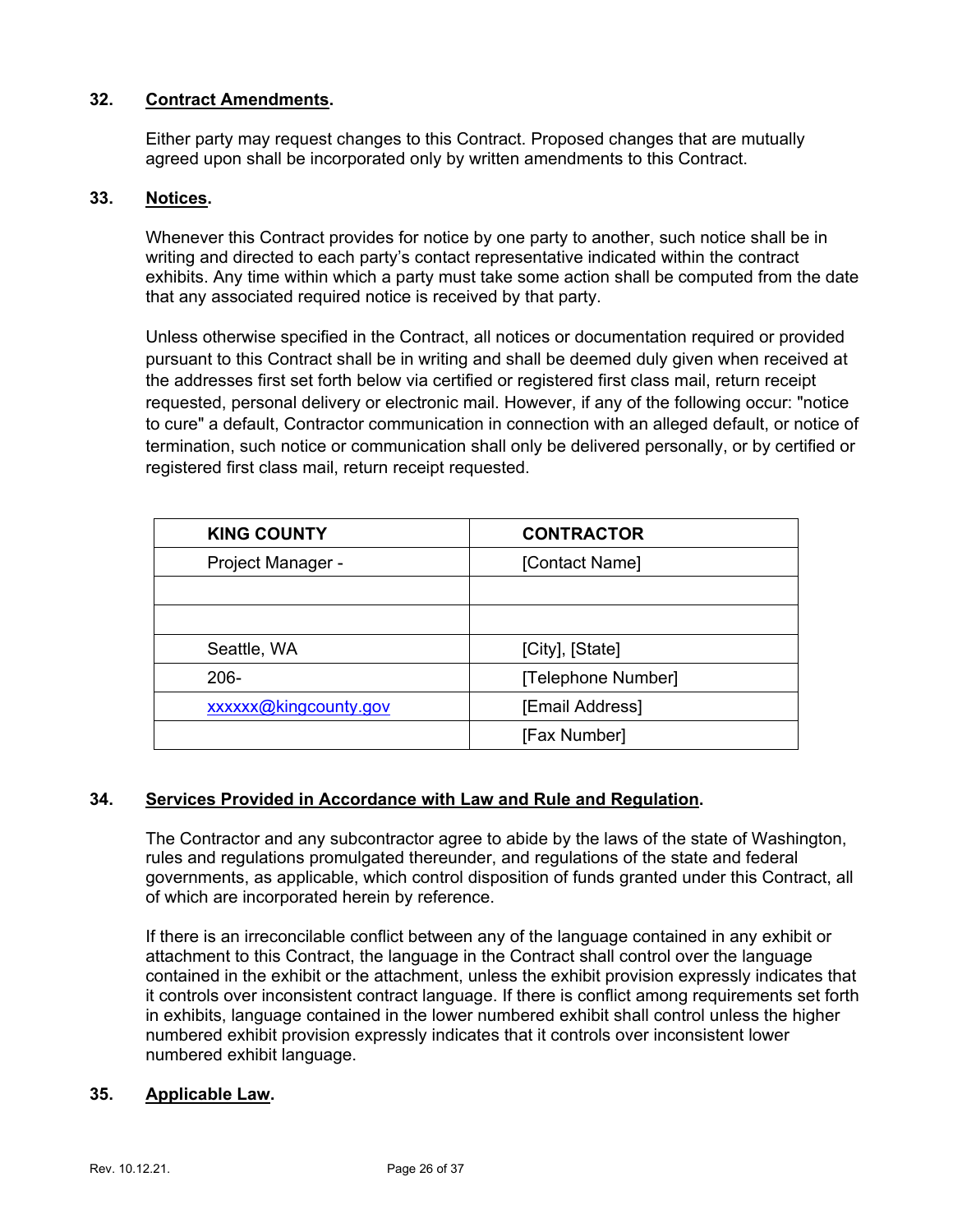- A. This Contract shall be construed and interpreted in accordance with the laws of the State of Washington. The venue for any action hereunder shall be in the Superior Court for King County, Washington.
- *B. Contractor agrees to comply with the requirements of section 603 of the Act, the Treasury's regulations implementing that section, and guidance issued by Treasury regarding the foregoing. Contractor also agrees to comply with all other applicable federal laws, regulations, and executive orders, and Contractor shall provide for such compliance by other parties in any agreements it enters into with other parties relating to this Contract.*
- *C. Federal regulations applicable to this award include, without limitation, the following:*
- *D. Uniform Administrative Requirements, Cost Principles, and Audit Requirements for Federal Awards, 2 C.F.R. Part 200, including the following:*
	- *i. Subpart A, Acronyms and Definitions;*
	- *ii. Subpart B, General Provisions;*
	- iii. Subpart C, Pre-Federal Award Requirements and Contents of Federal *Awards;*
	- *iv. Subpart D, Post-Federal Award Requirements;*
	- *v. Subpart E, Cost Principles; and*
	- *vi. Subpart F, Audit Requirements.*
- *E. Universal Identifier and System for Award Management (SAM), 2 C.F.R. Part 25, pursuant to which the award term set forth in Appendix A to 2 C.F.R. Part 25 is hereby incorporated by reference.*
- *F. Reporting Subaward and Executive Compensation Information, 2 C.F.R. Part 170, pursuant to which the award term set forth in Appendix A to 2 C.F.R. Part 170 is hereby incorporated by reference.*
- *G. OMB Guidelines to Agencies on Governmentwide Debarment and Suspension (Non-procurement), 2 C.F.R. Part 180, including the requirement to include a term or condition in all lower tier covered transactions (contracts and subcontracts described in 2 C.F.R. Part 180, subpart B) that the award is subject to 2 C.F.R. Part 180 and Treasury's implementing regulation at 31 C.F.R. Part 19.*
- *H. Recipient Integrity and Performance Matters, pursuant to which the award term set forth in 2 C.F.R. Part 200, Appendix XII to Part 200 is hereby incorporated by reference.*
- *I. Governmentwide Requirements for Drug-Free Workplace, 31 C.F.R. Part 20.*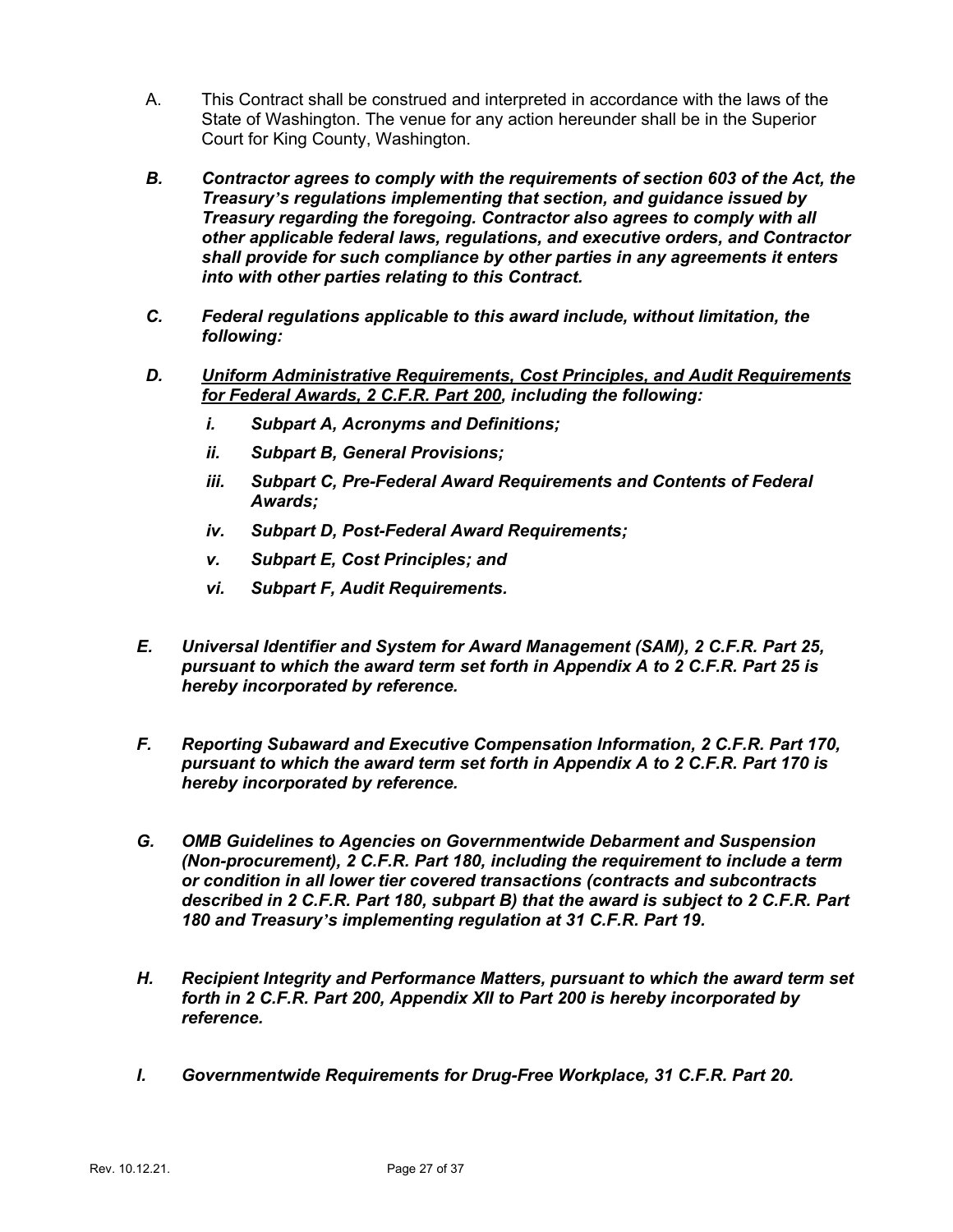- *J. New Restrictions on Lobbying, 31 C.F.R. Part 21.*
- *K. Uniform Relocation Assistance and Real Property Acquisitions Act of 1970 (42 U.S.C. §§ 4601-4655) and implementing regulations.*
- *L. Generally applicable federal environmental laws and regulations.*
- *M. Statutes and regulations prohibiting discrimination applicable to this award include, without limitation, the following:*
	- *i. Title VI of the Civil Rights Act of 1964 (42 U.S.C. §§ 2000d et seq.) and Treasury's Implementing regulations at 31 C.F.R. Part 22, which prohibit discrimination on the basis of race, color, or national origin under programs or activities receiving federal financial assistance;*
	- *ii. The Fair Housing Act, Title VIII of the Civil Rights Act of 1968 (42 U.S.C. §§ 3601 et seq.), which prohibits discrimination in housing on the basis of race, color, religion, national origin, sex, familial status, or disability;*
	- *iii.Section 504 of the Rehabilitation Act of 1973, as amended (29 U.S.C. § 794), which prohibits discrimination on the basis of disability under any program or activity receiving federal financial assistance;*
	- *iv.The Age Discrimination Act of 1975, as amended (42 U.S.C. §§ 6101 et seq.), and Treasury's implementing regulations at 31 C.F.R. Part 23, which prohibit discrimination on the basis of age in programs or activities receiving federal financial assistance; and*
	- *v. Title II of the Americans with Disabilities Act of 1990, as amended (42 U.S.C. §§ 12101 et seq.), which prohibits discrimination on the basis of disability under programs, activities, and services provided or made available by state and local governments or instrumentalities or agencies thereto;*
	- *vi.Hatch Act. Contractor agrees to comply, as applicable, with requirements of the Hatch Act (5 U.S.C.§§ 1501-1508 and 7324-7328), which limits certain political activities of federal employees, as well as certain other employees who work in connection with federally funded programs.*
- N. PROHIBITION ON PROVIDING FUNDS TO THE ENEMY (2 CFR 183)
	- i. The Contractor must exercise due diligence to ensure that none of the funds, including supplies and services, received under this Contract are provided directly or indirectly (including through subcontracts) to a person or entity who is actively opposing the United States or coalition forces involved in a contingency operation in which members of the Armed Forces are actively engaged in hostilities. The Contractor must terminate or void in whole or part any subcontract with a person or entity listed in the System Award Management Exclusions (SAM) as a prohibited or restricted sources pursuant to subtitle E of Title VIII of the NDAA for FY 2015, unless the Federal awarding agency provides written approval to continue the subcontract.
	- ii. The Federal awarding agency has the authority to terminate or void this Contract, in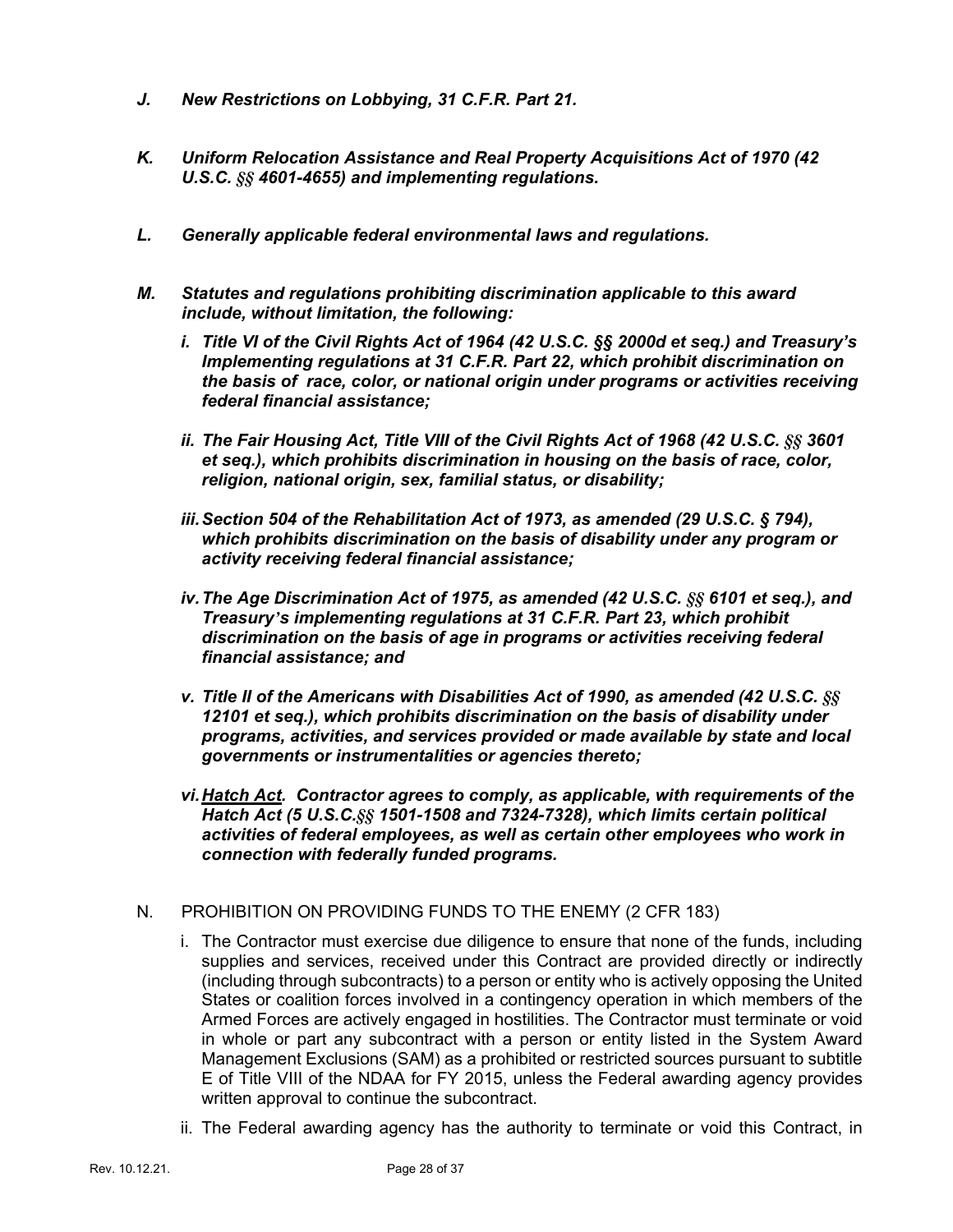whole or in part, if the Federal awarding agency becomes aware that the Contractor failed to exercise due diligence as required by paragraph A of this clause of if the Federal awarding agency becomes aware that any funds received under this Contract have been provided directly or indirectly to a person or entity who is actively opposing coalition forces involved in a contingency operation in which members of the Armed Forces are actively engaged in hostilities.

- iii. In addition to any other existing examination-of-records authority, the Federal Government is authorized to examine any records of the Contractor and its Subcontracts to the extent necessary to ensure that funds, including supplies and services, available under this Contract are not provided, directly or indirectly, to a person or entity that is actively engaged in hostilities, except for awards awarded by the Department of Defense on or before Dec 19, 2017 that will be performed in the United States Central Command (USCENTCOM) theater of operations.
- iv. The Contract must include the substance of this clause, including paragraph, in subcontracting agreements that have an estimated value over \$50,000 and will be performed outside the United States, including its outlying areas.
- O. PROHIBITION ON CERTAIN TELECOMMUNICATIONS AND VIDEO SURVEILLANCE SERVICES OR EQUIPMENT (CFR 200.216)
	- i. Costs incurred for telecommunications and video surveillance services or equipment such as phones, internet, video surveillance, cloud servers are allowable except for the following circumstances:
	- ii. Contractor and Subcontractor are prohibited from obligating or expending contract funds to:
		- a. Procure or obtain;
		- b. Extend or renew a contract to procure or obtain; or
		- c. Enter int a contract (or extend or renew a contract) to procure or obtain equipment, services, or systems that uses covered telecommunications equipment or services as a substantial or essential component of any system, or as critical technology as part of any system. As described in Public Law 115-232, section 889, covered telecommunications equipment is telecommunications equipment produces by Huawei Technologies Company or ZTE Corporation (or any subsidiary or affiliate of such entities).
			- 1. For the purpose of public safety, security of government facilities, physical security surveillance of critical infrastructure, and other national security purposes, video surveillance and telecommunications equipment produced by Hytera Communications Corporation, Hangzhou Hikvision Digital Technology Company, or Dahua Technology Company (or any subsidiary or affiliate of such entities).
			- 2. Telecommunications or video surveillance services provided by such entities or using such equipment.
			- 3. Telecommunications or video surveillance equipment or services produced or provided by an entity that the Secretary of Defense, in consultation with the Director of the National Intelligence or the Director of the Federal Bureau of Investigation, reasonably believes to be an entity owned or controlled by, or otherwise connected to, the government of a covered foreign country.
- P. DOMESTIC PREFERENCES FOR PROCUREMENTS (CFR 200.322)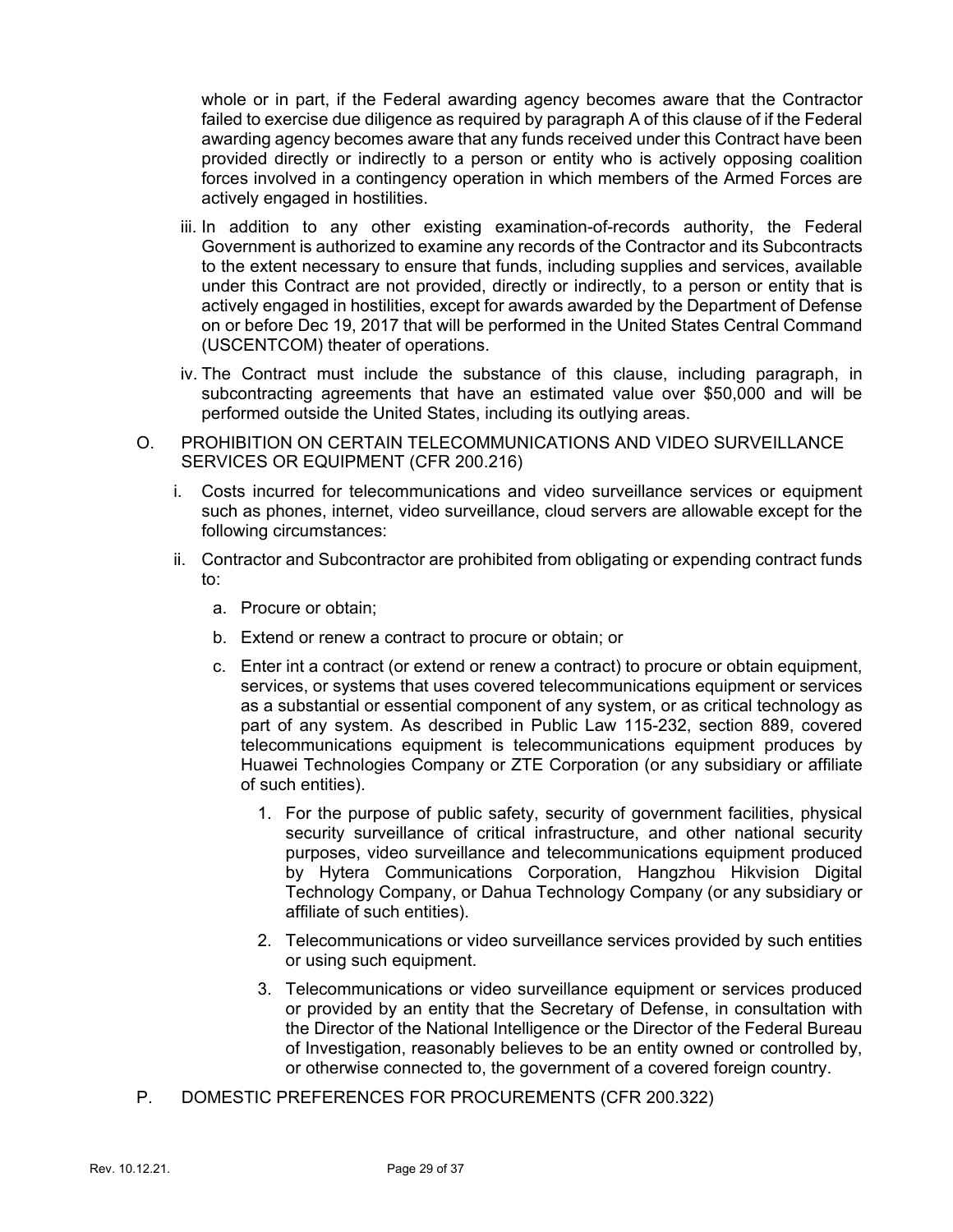- i. As appropriate and to the extent consistent with law, the Contractor should, to the greatest extent practicable under a Federal award, provide a preference for the purchase, acquisition, or use of goods, products, or materials produced in the United States (including but not limited to iron, aluminum, steel, cement, and other manufactured products). The requirements of this section must be included in all subcontracting agreements and purchase orders for work or products under this contract.
- ii. For purposes of this section:
	- a. "Produced in the United States" means, for iron and steel products, that all manufacturing processes, from the initial melting state through the application of coatings, occurred in the United States.
	- b. "Manufactured products" means items and construction material composed in whole or in part of non-ferrous metals such as aluminum; plastics and polymerbased products such as polyvinyl chloride pipe; aggregates such as concrete; glass, including optical fiber; and lumber.

### **36. No Third-Party Beneficiaries.**

Except for the parties to whom this Contract is assigned in compliance with the terms of this Contract, there are no third party beneficiaries to this Contract, and this Contract shall not impart any rights enforceable by any person or entity that is not a party hereto.

### **37. Non-Waiver of Breach.**

Waiver of any default shall not be deemed to be a waiver of any subsequent default. No action or failure to act by the County shall constitute a waiver of any right or duty afforded to the County under the Contract; nor shall any such action or failure to act by the County modify the terms of the Contract or constitute an approval of, or acquiescence in, any breach hereunder, except as may be specifically stated by the County in writing.

### **38. Emergency Response Requirements.**

Within three months of the execution of this Contract, the Contractor shall prepare and make available to the County upon request, the necessary plans, procedures and protocols to:

- A. Respond to and recover from a natural disaster or major disruption to Contractor operations such as a work stoppage.
- B. Continue operations during a prolonged event such as a pandemic.

If the Contractor does not have any such plan as of the start of this Contract, the Contractor may request (i) an extension of the time needed to create a plan, and (ii) for assistance from the County in preparing such a plan.

At a minimum, any plans, procedures, or protocols described in this section must include how the Contractor plans to continue to provide the services described in or funded by this Contract.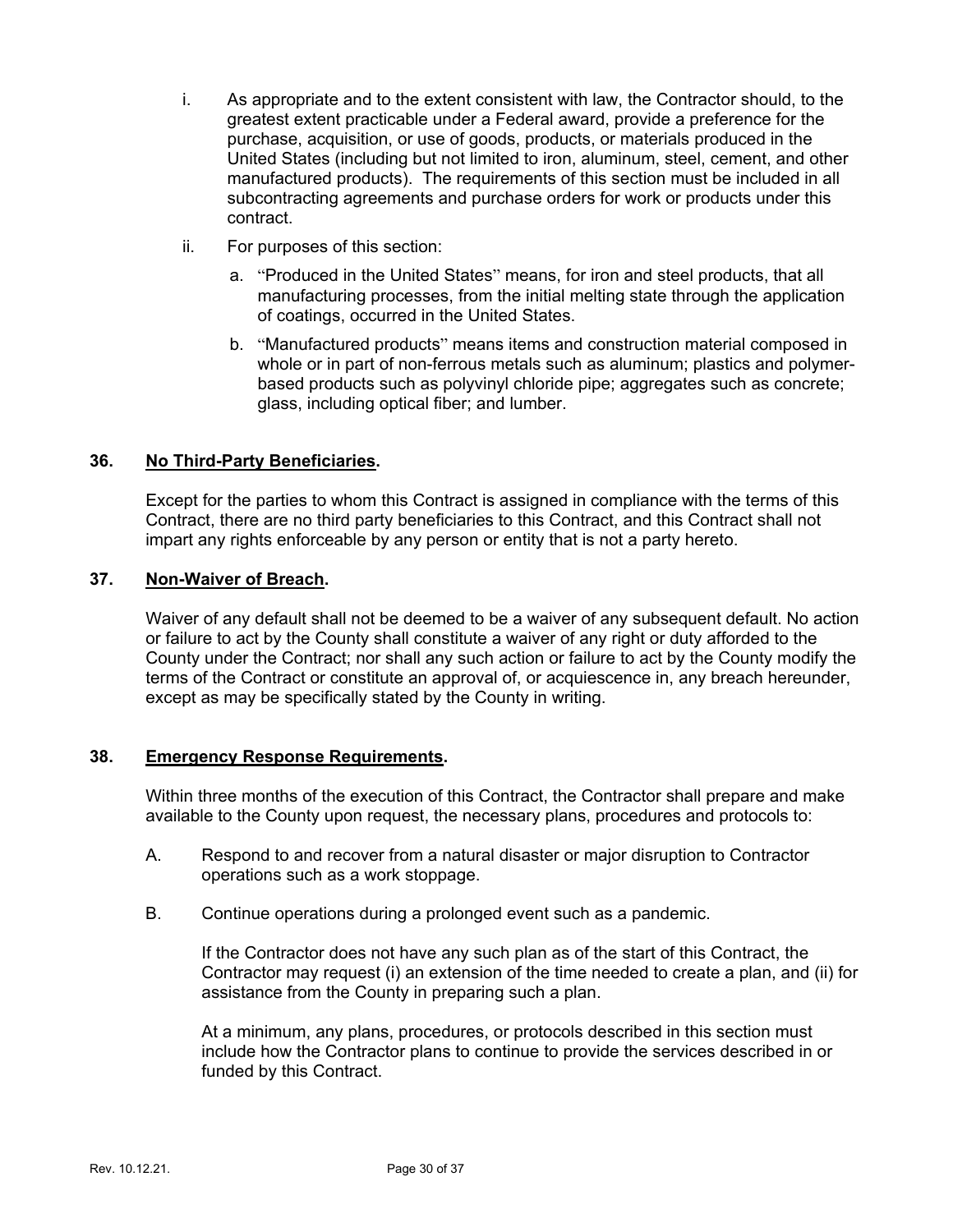### **39. Contractor Certification.**

By signing this Contract, the Contractor certifies that, in addition to agreeing to the terms and conditions provided herein, it has read and understands all contracting requirements as contained in this Contract and the Exhibits and Attachments hereto.

### **40. Payment Procedures; Prompt Payment of Subcontractors.**

For Work Accepted by the County the Contractor shall furnish invoices to King County [insert agency and address]. All invoices shall contain the following information:

- A. Invoice date
- B. Purchase order number (if provided by King County)
- C. Ship to address/location
- D. Remit address
- E. Item number(s)
- F. Description of supplies or services
- G. Quantities
- H. Unit prices
- I. Subtotal and totals amount
- J. Discount terms or amount, if applicable
- K. Applicable sales tax with correct tax rate based on destination

For each item invoiced, provide the complete description of the products, services, phases or milestones Accepted, hours worked and Contract hourly rates, or authorized fees.

The County will not be bound by prices contained in an invoice that are higher than those in Exhibit B, or if not used as part of this Contract, then the current price list for this Contract approved by the County. Within thirty (30) Days after receipt of an invoice, the County shall pay the Contractor for Accepted Work, upon acceptance of payment Contractor waives any claims for the Work covered by the invoice.

If the Contractor is registered with the State of Washington it shall add all applicable State sales or use taxes to each invoice and upon receipt of the payment promptly remit appropriate amounts to the State of Washington, or the County will make payment directly to the State.

The Contractor agrees to pay each Subcontractor under this Contract for satisfactory performance of its Subcontract within ten (10) Days from the receipt of each payment the Contractor receives from the County.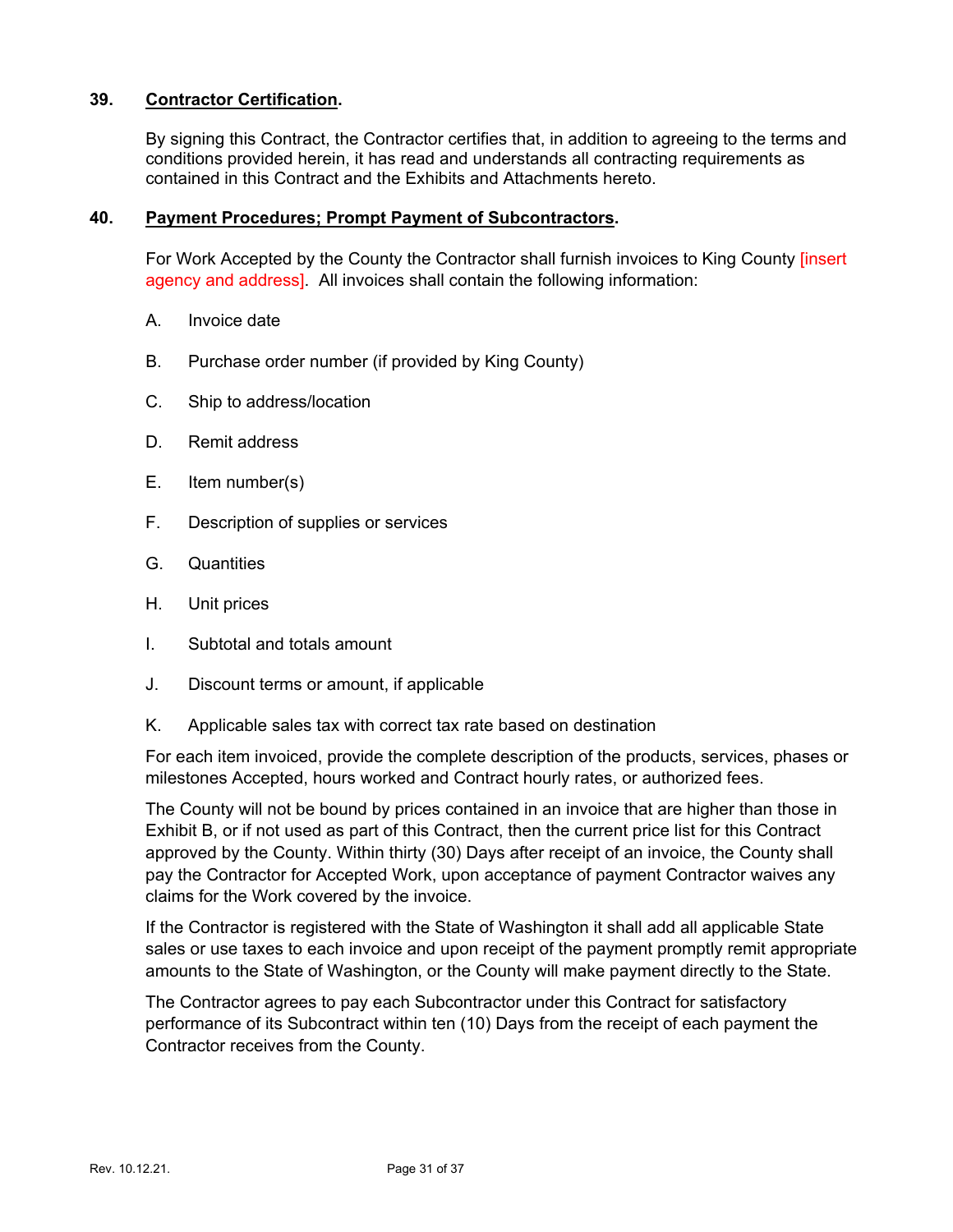### **41. Pricing.**

Prices shall remain firm for the duration of the Contract. The Contractor may request a price change(s) in writing delivered to the County. The Contractor shall provide documentation satisfactory to the County in support of its request, such as changes to the Producers Price Index for the commodity, the Consumer Price Index for the Seattle-Tacoma-Bellevue area, or a manufacturer's published notification of price change(s). The County reserves the right, in its sole discretion, to grant the request as submitted, engage the Contractor in a discussion about modifications to the request, or deny the request in its entirety. Any change in pricing granted by the County shall be affected through a Contract Amendment instituting the price adjustment and establishing an effective date.

### **42. Shipping Charges (remove if not needed).**

All prices shall include freight FOB to the designated delivery point. The County shall reject requests for additional compensation for freight charges.

### **43. Other Public Agency Orders.**

Other federal, state, county and local entities may utilize the terms and conditions established by this Contract if agreeable to all parties. The County does not accept any responsibility or involvement in the purchase orders or contracts issued by other public agencies.

### **44. Force Majeure.**

The term "force majeure" shall include, without limitation by the following enumeration: acts of nature, acts of civil or military authorities, terrorism, fire, accidents, shutdowns for purpose of emergency repairs, industrial, civil or public disturbances, causing the inability to perform the requirements of this Contract; provided, however, "force majeure" shall not include the COVID-19 pandemic which is ongoing as of the date of the execution of this Contract. If any party is rendered unable, wholly or in part, by a force majeure event to perform or comply with any obligation or condition of this Contract, upon giving notice and reasonably full particulars to the other party, such obligation or condition shall be suspended only for the time and to the extent commercially practicable to restore normal operations. In the event the Contractor ceases to be excused pursuant to this provision, then the County shall be entitled to exercise any remedies otherwise provided for in this Contract, including termination for default.

### **45. Severability.**

Whenever possible, each provision of this Contract shall be interpreted to be effective and valid under applicable law. If any provision is found to be invalid, illegal or unenforceable, then such provision or portion thereof shall be modified to the extent necessary to render it legal, valid and enforceable and have the intent and economic effect as close as possible to the invalid, illegal and unenforceable provision.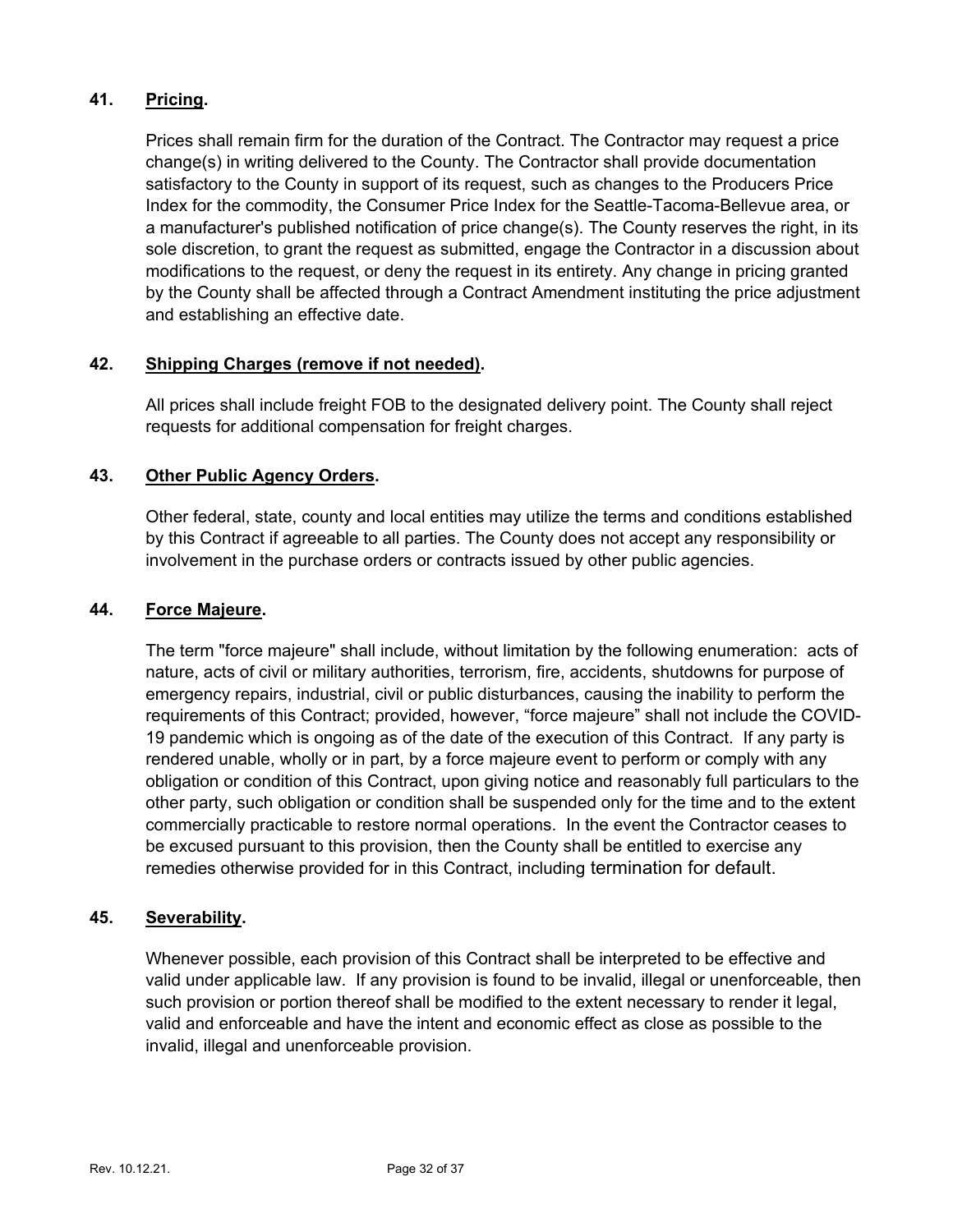### **46. Background Checks.**

Contractor warrants and represents that each and every Contractor employee can meet the following requirements: (a) No convictions within the past ten (10) years for crimes involving computers, moral turpitude, including fraud, perjury, dishonesty; and (b) No adverse employment actions within the past ten (10) years regarding dishonesty or the use or misuse of computers.

Contractor employees needing access to secure areas, records, or systems may be required to complete a security/background check by the County. The County may require Contractor's employees, agents, consultants or Subcontractors to complete a brief questionnaire and complete fingerprinting as part of the investigation process. The required background check will review and evaluate driving records, criminal records, employment histories, military records, personal and employment references and related information. Contractor employees failing the background check may, at the sole discretion of the County, be restricted from working within secured areas or with County systems in any capacity. The Contractor will assign alternative staff who have passed the background check to meet the requirements of the Contract.

### **47. Subaward Language**.

*Pursuant to 2 C.R.F. Part 200.320, an agency must make a determination whether the scope of work falls under a Subrecipient or Contractor relationship. The non-Federal entity may concurrently receive Federal awards as a recipient, a subrecipient, and a contractor, depending on the substance of its agreements with Federal awarding agencies and pass-through entities. Therefore, a pass-through entity must make caseby-case determinations whether each agreement it makes for the disbursement of Federal program funds casts the party receiving the funds in the role of a subrecipient or a contractor. The Federal awarding agency may supply and require recipients to comply with additional guidance to support these determinations provided such guidance does not conflict with this section.*

- *A. Subrecipients. A subaward is for the purpose of carrying out a portion of a Federal award and creates a Federal assistance relationship with the subrecipient. Characteristics which support the classification of the non-Federal entity as a subrecipient include when the non-Federal entity:*
	- *i. Determines who is eligible to receive what Federal assistance;*

*ii. Has its performance measured in relation to whether objectives of a Federal program were met;*

*iii. Has responsibility for programmatic decision making;*

*iv. Is responsible for adherence to applicable Federal program requirements specified in the Federal award; and*

*v. In accordance with its agreement, uses the Federal funds to carry out a program for a public purpose specified in authorizing statute, as opposed to providing goods or services for the benefit of the pass-through entity.*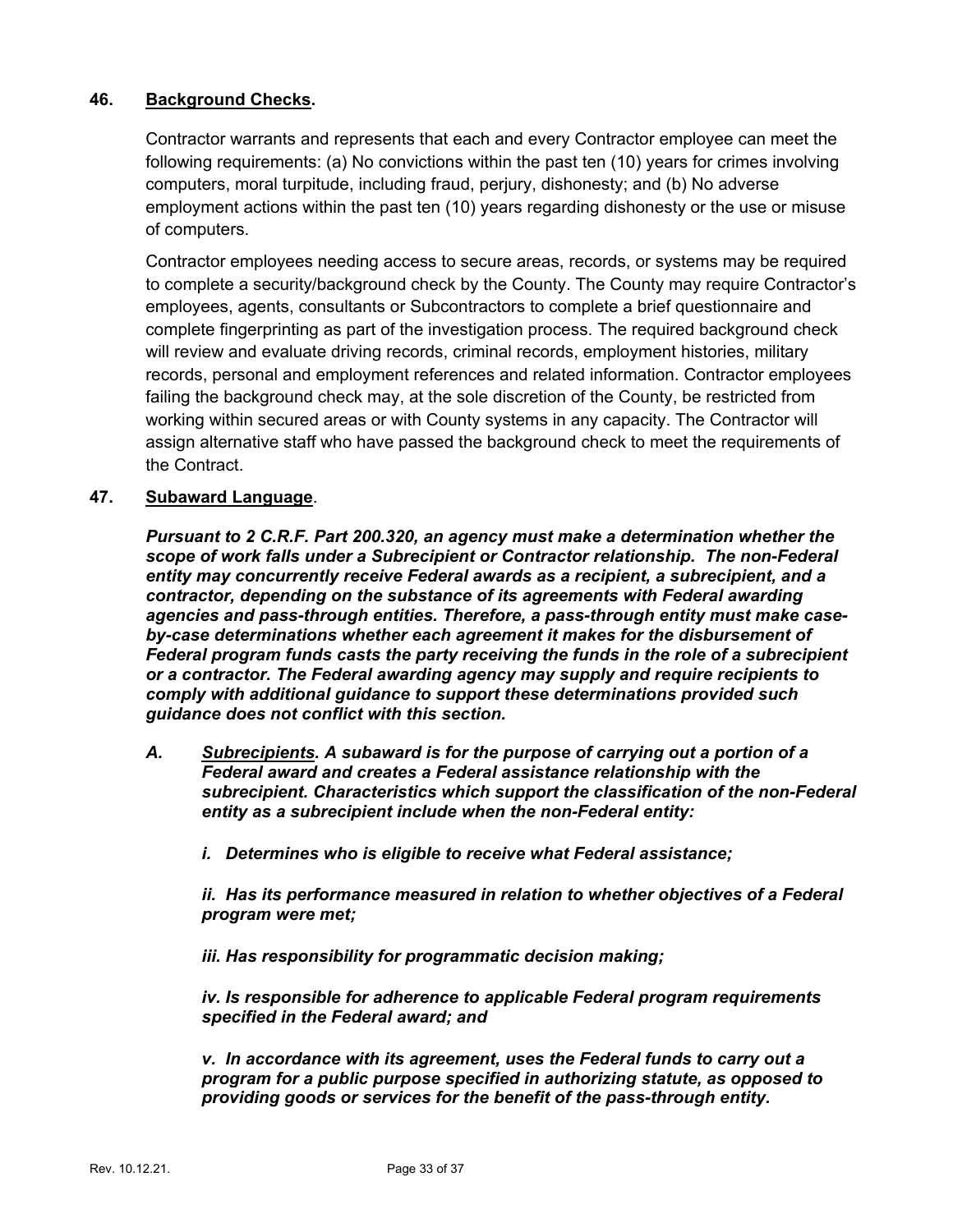- *B. Contractors. A contract is for the purpose of obtaining goods and services for the non-Federal entity's own use and creates a procurement relationship with the contractor. Characteristics indicative of a procurement relationship between the non-Federal entity and a contractor are when the contractor:*
	- *i. Provides the goods and services within normal business operations;*
	- *ii. Provides similar goods or services to many different purchasers;*

*iii. Normally operates in a competitive environment;*

*iv. Provides goods or services that are ancillary to the operation of the Federal program; and*

*v. Is not subject to compliance requirements of the Federal program as a result of the agreement, though similar requirements may apply for other reasons.*

*C. Use of Judgment in Making Determination. In determining whether an agreement between a pass-through entity and another non-Federal entity casts the latter as a subrecipient or a contractor, the substance of the relationship is more important than the form of the agreement. All of the characteristics listed above may not be present in all cases, and the pass-through entity must use judgment in classifying each agreement as a subaward or a procurement contract.*

*If the agency determines that the scope of work falls under a subrecipient relationship, all of the information below must be included in any subaward agreement:*

| (i) Subrecipient agency name (which must<br>match the name associated with its unique<br>entity identifier);                                                   |                                                                                            |
|----------------------------------------------------------------------------------------------------------------------------------------------------------------|--------------------------------------------------------------------------------------------|
| (ii) Subrecipient agency's unique entity<br>identifier (i.e. DUNS);                                                                                            |                                                                                            |
| (iii) Federal Award Identification Number<br>(FAIN) or Federal;                                                                                                | <b>SLFRP0152</b>                                                                           |
| (iv) Federal Award Date;                                                                                                                                       | March 3, 2021 through [December 31,<br>2024]                                               |
| (v) Subrecipient agency Period of<br><b>Performance Start and End Date;</b>                                                                                    | March 3, 2021 through [December 31,<br>20241                                               |
| (vi) Amount of Federal Funds Obligated to the<br>subrecipient agency by this action;                                                                           |                                                                                            |
| (vii) Total Amount of Federal Funds Obligated<br>to the subrecipient agency;                                                                                   |                                                                                            |
| (viii) Total Amount of the Federal Award<br>committed to the subrecipient;                                                                                     |                                                                                            |
| (ix) Federal award project description, as<br>required to be responsive to the Federal<br><b>Funding Accountability and Transparency</b><br><b>Act (FFATA)</b> | <b>CORONAVIRUS STATE AND LOCAL</b><br><b>FISCAL RECOVERY FUNDS - KING</b><br><b>COUNTY</b> |
| (x) Name of Federal awarding agency, pass-<br>through entity, and contact information for<br>awarding official                                                 | <b>Federal Awarding Agency:</b><br><b>DEPARTMENT OF THE TREASURY</b>                       |
|                                                                                                                                                                | <b>Pass-Through Entity:</b>                                                                |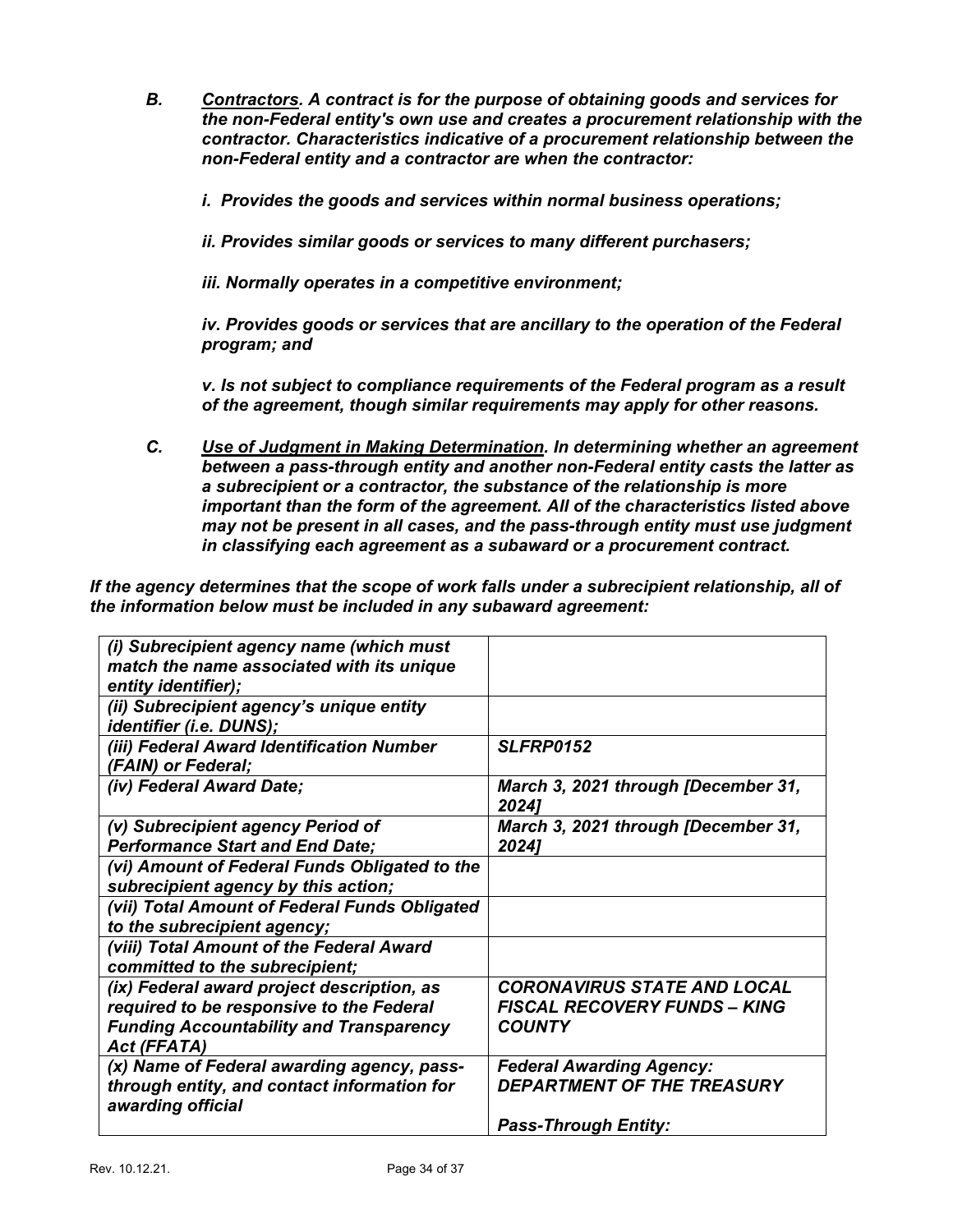|                                                                                                                                                                                      | <b>KING COUNTY</b><br><b>Dwight Dively</b><br><b>King County Budget Director</b><br>dwight.dively@kingcounty.gov |
|--------------------------------------------------------------------------------------------------------------------------------------------------------------------------------------|------------------------------------------------------------------------------------------------------------------|
| (xi) CFDA Number and Name; the pass-<br>through entity must identify the dollar<br>amount made available under each Federal<br>award and the CFDA number at time of<br>disbursement; | 21.027 (May 28, 2021)                                                                                            |
| (xii) Identification of whether the award is<br>R&D and                                                                                                                              | No                                                                                                               |
| (xiii) Indirect cost rate for the Federal Award                                                                                                                                      |                                                                                                                  |
| Is the agency a subrecipient for the purposes<br>of this agreement?                                                                                                                  | <b>Yes</b>                                                                                                       |

*The subawardee must be in compliance with the below and must note the required information in their subaward agreements:*

- *(1) A requirement that the subrecipient permit the pass-through entity and auditors to have access to the subrecipient's records and financial statements as necessary for the pass-through entity to meet the requirements of this part; and*
- *(2) Appropriate terms and conditions concerning closeout of the subaward.*
- *(3) All requirements imposed by the pass-through entity on the subrecipient so that the Federal award is used in accordance with Federal statutes, regulations and the terms and conditions of the Federal award;*
- *(4) Any additional requirements that the pass-through entity imposes on the subrecipient in order for the pass-through entity to meet its own responsibility to the Federal awarding agency including identification of any required financial and performance reports;*
- *(5) Evaluate each subrecipient's risk of noncompliance with Federal statutes, regulations, and the terms and conditions of the subaward for purposes of determining the appropriate subrecipient monitoring described in paragraphs (d) and (e) of this section, which may include consideration of such factors as:*

*(a) The subrecipient's prior experience with the same or similar subawards;*

*(b) The results of previous audits including whether or not the subrecipient receives a Single Audit in accordance with Subpart F—Audit Requirements of this part, and the extent to which the same or similar subaward has been audited as a major program;*

*(c) Whether the subrecipient has new personnel or new or substantially changed systems; and*

*(d) The extent and results of Federal awarding agency monitoring (e.g., if the subrecipient also receives Federal awards directly from a Federal awarding agency).*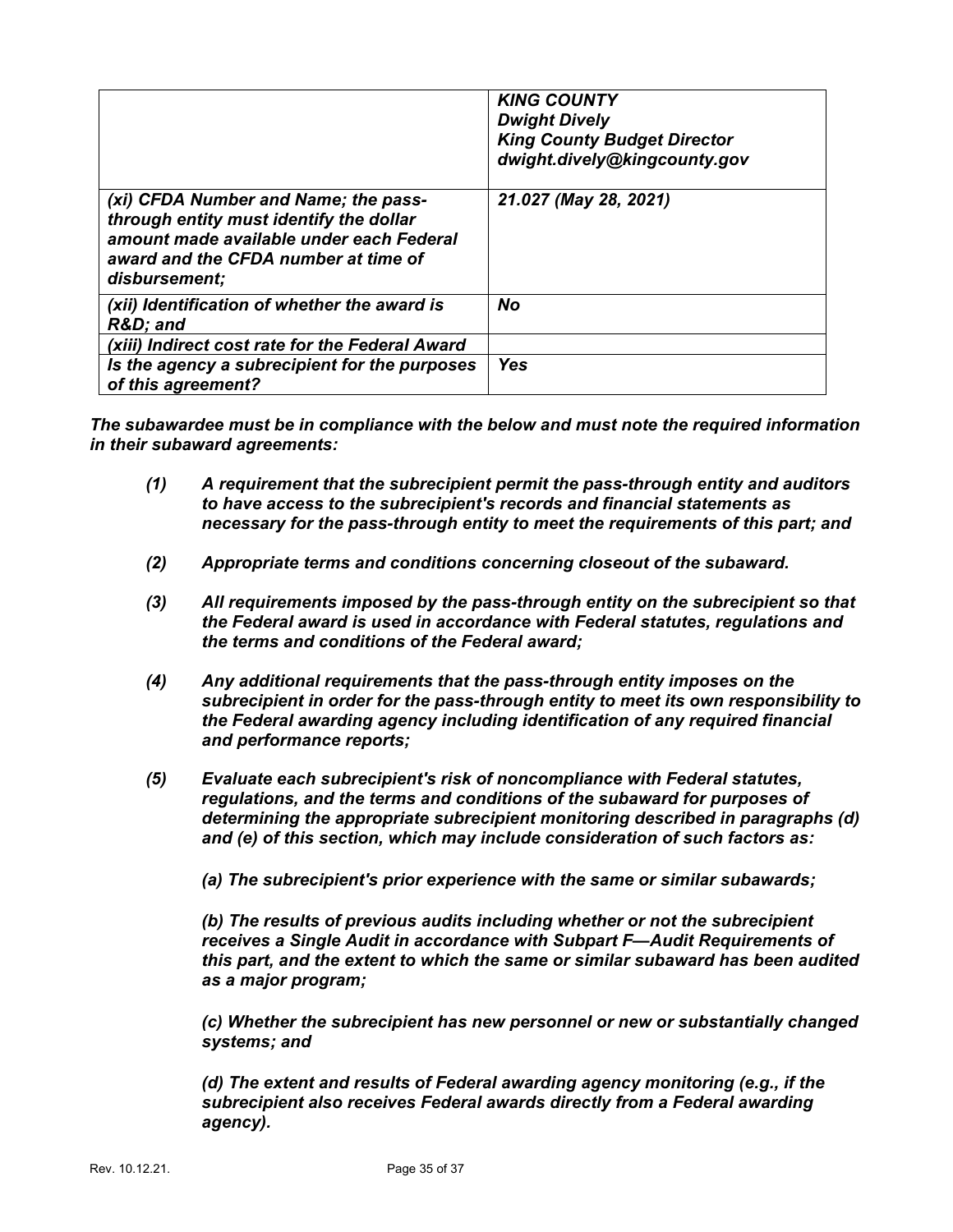- *(6) Consider imposing specific subaward conditions upon a subrecipient if appropriate as described in §200.207 Specific conditions.*
- *(7) Monitor the activities of the subrecipient as necessary to ensure that the subaward is used for authorized purposes, in compliance with Federal statutes, regulations, and the terms and conditions of the subaward; and that subaward performance goals are achieved. Pass-through entity monitoring of the subrecipient must include:*

*(a) Reviewing financial and performance reports required by the pass-through entity.*

*(b) Following-up and ensuring that the subrecipient takes timely and appropriate action on all deficiencies pertaining to the Federal award provided to the subrecipient from the pass-through entity detected through audits, on-site reviews, and other means.*

*(c) Issuing a management decision for audit findings pertaining to the Federal award provided to the subrecipient from the pass-through entity as required by §200.521 Management decision.*

*(8) Depending upon the pass-through entity's assessment of risk posed by the subrecipient (as described in paragraph (b) of this section), the following monitoring tools may be useful for the pass-through entity to ensure proper accountability and compliance with program requirements and achievement of performance goals:*

*(a) Providing subrecipients with training and technical assistance on programrelated matters; and*

*(b) Performing on-site reviews of the subrecipient's program operations;*

*(c) Arranging for agreed-upon-procedures engagements as described in §200.425 Audit services.*

- *(9) Verify that every subrecipient is audited as required by Subpart F—Audit Requirements of this part when it is expected that the subrecipient's Federal awards expended during the respective fiscal year equaled or exceeded the threshold set forth in §200.501 Audit requirements.*
- *(10) Consider whether the results of the subrecipient's audits, on-site reviews, or other monitoring indicate conditions that necessitate adjustments to the passthrough entity's own records.*
- *(11) Consider taking enforcement action against noncompliant subrecipients as described in §200.338 Remedies for noncompliance of this part and in program regulations*.